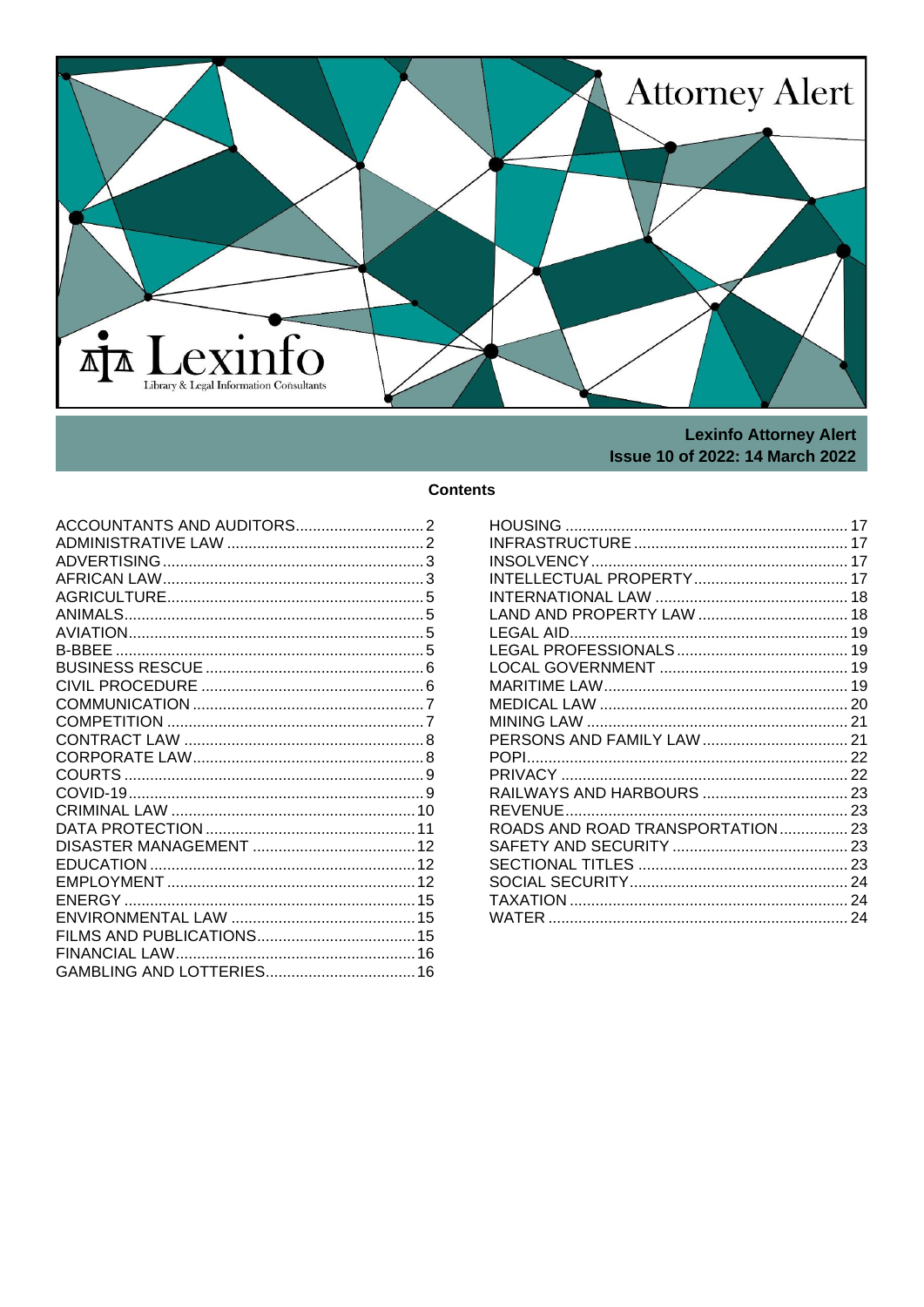

# **Highlights**

#### **Cases**

- [Alberts and Others v Minister of Justice and Correctional Services \(404/2021\) \[2022\] ZASCA 25 \(9 March 2022\)](http://www.saflii.org/za/cases/ZASCA/2022/25.html)
- [Barnard Labuschagne Incorporated v South African Revenue Service and Another \(CCT 60/21\) \[2022\] ZACC 8](http://www.saflii.org/za/cases/ZACC/2022/8.html)  [\(11 March 2022\)](http://www.saflii.org/za/cases/ZACC/2022/8.html)
- [Caxton and CTP Publishers and Printers Limited v Novus Holdings Limited \(219/2021\) \[2022\] ZASCA 24 \(9 March](http://www.saflii.org/za/cases/ZASCA/2022/24.html)  [2022\)](http://www.saflii.org/za/cases/ZASCA/2022/24.html)
- [Eskom Holdings SOC Limited v Letsemeng Local Municipality and Others \(990/2020\) \[2022\] ZASCA 26 \(9 March](http://www.saflii.org/za/cases/ZASCA/2022/26.html)  [2022\)](http://www.saflii.org/za/cases/ZASCA/2022/26.html)

## **Draft Bill**

• Older Persons Amendment Bill, 2022

**Parliamentary Bill**

<span id="page-1-0"></span>• [Marine Oil Pollution \(Preparedness, Response and Cooperation\) Bill 10 of 2022](https://pmg.org.za/files/B10-2022_Marine_Oil_Pollution_Preparedness.pdf)

## **ACCOUNTANTS AND AUDITORS**

#### *Government Gazette*

**Audit Profession Act 26 of 2005** Registry requirements. BN225 GG 46032 p529 11Mar2022 [http://www.gpwonline.co.za/Documents/Government/46032\\_11-3\\_NationalGovernment.pdf](http://www.gpwonline.co.za/Documents/Government/46032_11-3_NationalGovernment.pdf)

[Back to Contents](#page-0-0)

## **ADMINISTRATIVE LAW**

*Case*

#### <span id="page-1-1"></span>**Wideopen Platform (Pty) Ltd v City of Cape Town and Others (7973/2020) [2022] ZAWCHC 18 (10 February 2022)**

Applicant seeking to enforce its right to access records held by public body, in terms of Promotion of Access to Information Act 2 of 2000 – Approval of outdoor advertising signage – Application for review and setting aside of decisions of internal appeal and order directing respondents to furnish applicant with approval records – Whether information contained in undisclosed records worthy of protection – Whether information is public knowledge – Public interest test – Information requested nothing to do with open governance – Court of view that competitor is attempting to pry and meddle in business of other entities – Dismissed. <http://www.saflii.org/za/cases/ZAWCHC/2022/18.pdf>

*Government Gazette*

## **Preferential Procurement Policy Framework Act 5 of 2000**

Draft Preferential Procurement Regulations, 2022. Comments invited by 11 April 2022. RGN1851 GG 46026 p3 10March2022

[https://www.gov.za/sites/default/files/gcis\\_document/202203/46026reg11403gon1851.pdf](https://www.gov.za/sites/default/files/gcis_document/202203/46026reg11403gon1851.pdf) or [http://www.gpw.gov.za/Documents/Government/46026\\_10-03\\_NatTreasury.pdf](http://www.gpw.gov.za/Documents/Government/46026_10-03_NatTreasury.pdf) See also following provincial gazette notices:

• [Eastern Cape: Draft Prefential Procurement Regulations dated 10-3-2022](http://www.treasury.gov.za/comm_media/press/2022/DPPR/EC%20Gazette%20Draft%20Prefential%20Procuement%20Regulations%20Comment%2010-3-2022.pdf)

- [Free State: Draft Preferential Procurement Regulations dated 10-3-2022](http://www.treasury.gov.za/comm_media/press/2022/DPPR/FS%20Gazette%20Draft%20Preferential%20Procurement%20Regulations%20Comment%2010-3-2022.pdf)
- [Gauteng: Draft Preferential Procurement Regulations dated 10-3-2022](http://www.treasury.gov.za/comm_media/press/2022/DPPR/Gauteng%20Gazette%20Draft%20Preferential%20Procurement%20Regulations%20Comment%2010-3-2022.pdf)
- [Kwazulu Natal: Draft Preferential Procurement Regulations dated 10-3-2022](http://www.treasury.gov.za/comm_media/press/2022/DPPR/KZN%20Gazette%20Draft%20Preferential%20Procurement%20Regulations%20Comment%2010-3-2022.pdf)
- [Limpopo: Draft Preferential Procurement Regulations dated 10-3-2022](http://www.treasury.gov.za/comm_media/press/2022/DPPR/Limpopo%20Gazette%20Draft%20Preferential%20Procurement%20Regulations%20Comment%2010-3-2022.pdf)
- [Mpumalanga: Draft Preferential Procurement Regulations dated 10-3-2022](http://www.treasury.gov.za/comm_media/press/2022/DPPR/Mpumalanga%20Gazette%20Draft%20Preferential%20Procurement%20Regulations%20Comment%2010-3-2022.pdf)
- [North West: Draft Preferential Procurement Regulations dated 10-3-2022](http://www.treasury.gov.za/comm_media/press/2022/DPPR/NW%20Gazette%20Draft%20Preferential%20Procurement%20Regulations%2010-3-2022.pdf)
- [Western Cape: Draft Prefential Procurement Regulations dated 10-3-2022](http://www.treasury.gov.za/comm_media/press/2022/DPPR/WC%20Gazette%20Draft%20Prefential%20Procurement%20Regulations%20Comment%2010-3-2022.pdf)
- [Northern Cape: Draft Preferential Procurement Regulations dated 10-3-2022](http://www.treasury.gov.za/comm_media/press/2022/DPPR/NC%20Gazette%20Draft%20Preferential%20Procurement%20Regulations%20Comment%2010-3-2022.pdf)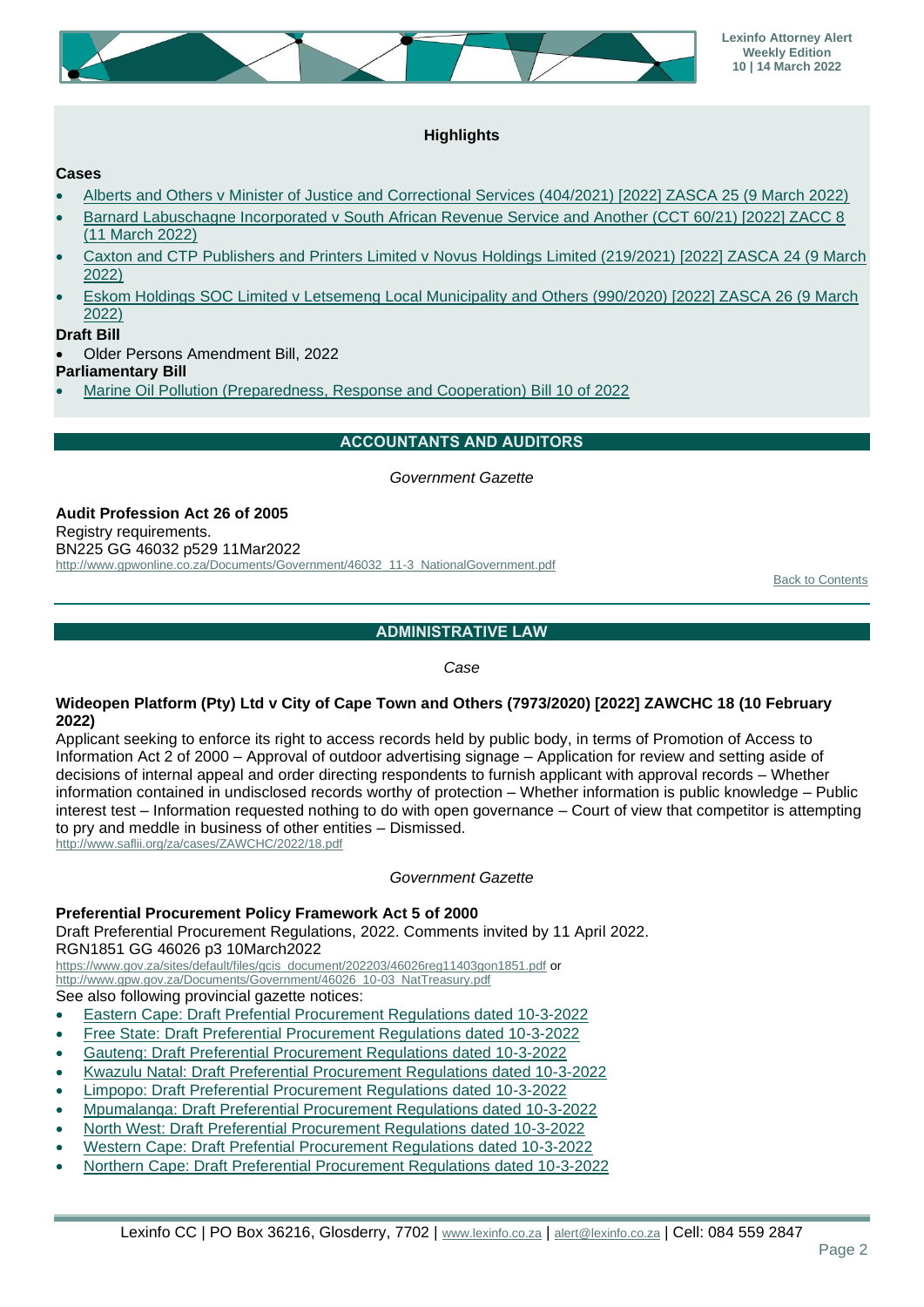

*Law Firm Article*

#### **Kamukwamba, Lubumba; Mandlana, Wandisile and Tucker, Claire. Public procurement cast into uncertainty by Constitutional Court judgment.**

2022 Mar 8 Bowmans

"It is estimated that the South African Government spends almost ZAR 1 trillion per year through the public procurement system. This system has now been thrown into a state of uncertainty following a Constitutional Court judgment in late February 2022. The judgment in *[Minister of Finance v Afribusiness NCP](http://www.saflii.org/za/cases/ZACC/2022/4.pdf)* set aside the Preferential Procurement Regulations published under the Preferential Procurement Policy Framework Act (PPPFA), which is the main legislative guideline for the public procurement system. It has been mandatory for all public bodies, including government departments and state owned entities, to follow these Regulations since at least 2012." [https://www.bowmanslaw.com/insights/government-contracting-and-public-sector-procurement/south-africa-public-procurement-cast-into](https://www.bowmanslaw.com/insights/government-contracting-and-public-sector-procurement/south-africa-public-procurement-cast-into-uncertainty-by-constitutional-court-judgment/)[uncertainty-by-constitutional-court-judgment/](https://www.bowmanslaw.com/insights/government-contracting-and-public-sector-procurement/south-africa-public-procurement-cast-into-uncertainty-by-constitutional-court-judgment/)

*Notice issued by National Treasury*

#### **Notice on the Constitutional Court judgment regarding Preferential Procurement Regulations, 2017 - Steps taken by National Treasury. [March 2022]**

[http://www.treasury.gov.za/comm\\_media/press/2022/2022031101%20Preferential%20Procurement%20Regulations%202017%20Concourt%20jud](http://www.treasury.gov.za/comm_media/press/2022/2022031101%20Preferential%20Procurement%20Regulations%202017%20Concourt%20judgment%20Steps%20taken%20by%20NT%2011-3-2022%20R.pdf) [gment%20Steps%20taken%20by%20NT%2011-3-2022%20R.pdf](http://www.treasury.gov.za/comm_media/press/2022/2022031101%20Preferential%20Procurement%20Regulations%202017%20Concourt%20judgment%20Steps%20taken%20by%20NT%2011-3-2022%20R.pdf)

[Back to Contents](#page-0-0)

# **ADVERTISING**

*Advertising Regulatory Board (Advertising Appeals Committee) Decision*

## <span id="page-2-0"></span>**Arries v Clientèle Life Assurance Co Ltd (11 March 2022)**

Appeal – Animated advertisement causing emotional distress to appellant's young daughter – No causal connection established between advertisement and child's distress – Dismissed. Ruling available at:<http://www.arb.org.za/2022-rulings.html>

*Advertising Regulatory Board (Final Appeal Committee) Decision*

## **Unilever South Africa (Pty) Ltd v Colgate-Palmolive (Pty) Ltd (9 March 2022)**

Appeal against Advertising Appeals Committee's decision overturning Directorate's decision dismissing competitor complaint – Packaging of hygiene soap – Claims conveying impression that product possessed medicinal properties – Dismissed.

<span id="page-2-1"></span>Ruling available at:<http://www.arb.org.za/2022-rulings.html>

[Back to Contents](#page-0-0)

# **AFRICAN LAW**

*Journal Articles*

**Adegbite, Folashade Rose. Rethinking abortion laws in Nigeria: The trauma of rape victims of Boko Haram.** 2021 (2) African Human Rights Law Journal p1036

[http://www.ahrlj.up.ac.za/images/ahrlj/2021/volume\\_2/AHRLJ%202\\_2021%20adegbite.pdf](http://www.ahrlj.up.ac.za/images/ahrlj/2021/volume_2/AHRLJ%202_2021%20adegbite.pdf)

**Adeyemo, Deborah D. The rights of victims of core international crimes to reparation in Nigeria.** 2021 (2) African Human Rights Law Journal p1058 [http://www.ahrlj.up.ac.za/images/ahrlj/2021/volume\\_2/AHRLJ%202\\_2021%20Adeyemo%20Real.pdf](http://www.ahrlj.up.ac.za/images/ahrlj/2021/volume_2/AHRLJ%202_2021%20Adeyemo%20Real.pdf)

#### **Amodu, Nojeem. Business and human rights versus corporate social responsibility: Integration for victim remedies.**

2021 (2) African Human Rights Law Journal p853 [http://www.ahrlj.up.ac.za/images/ahrlj/2021/volume\\_2/AHRLJ%202\\_2021%20Amadou.pdf](http://www.ahrlj.up.ac.za/images/ahrlj/2021/volume_2/AHRLJ%202_2021%20Amadou.pdf)

#### **Buzard, David A. Ethnocentric nationality in the Democratic Republic of the Congo: An analysis under international human rights law.**

2021 (2) African Human Rights Law Journal p985 [http://www.ahrlj.up.ac.za/images/ahrlj/2021/volume\\_2/AHRLJ%202\\_2021%20Buzard.pdf](http://www.ahrlj.up.ac.za/images/ahrlj/2021/volume_2/AHRLJ%202_2021%20Buzard.pdf)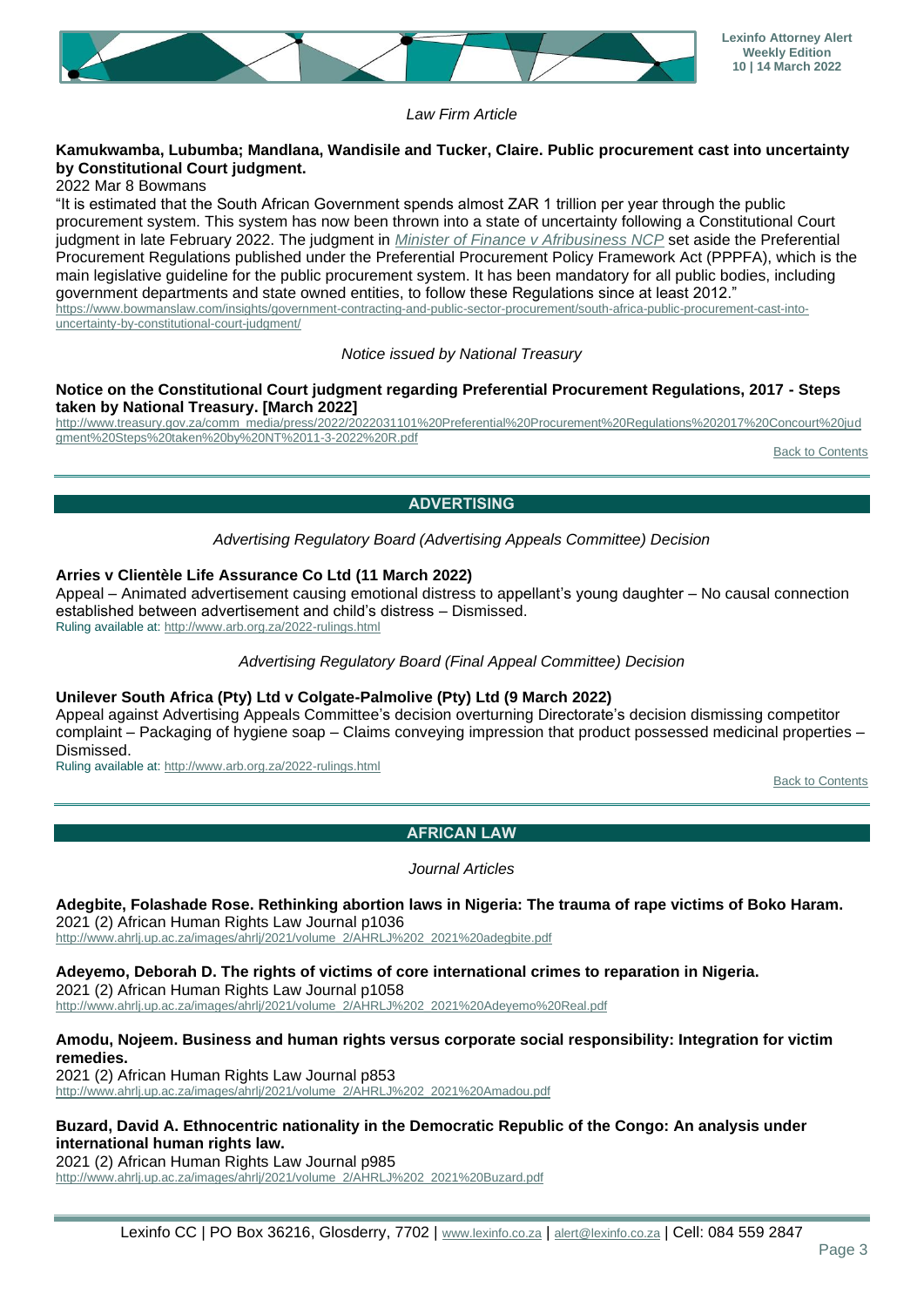

#### **Dersso, Solomon. Forty years of the African Charter and the reform issues facing the discourse and practice of human rights.**

2021 (2) African Human Rights Law Journal p649

[http://www.ahrlj.up.ac.za/images/ahrlj/2021/volume\\_2/AHRLJ%202\\_2021%20Dersso.pdf](http://www.ahrlj.up.ac.za/images/ahrlj/2021/volume_2/AHRLJ%202_2021%20Dersso.pdf)

# **Durojaye, Ebenezer. An analysis of the contribution of the African human rights system to the understanding of the right to health.**

2021 (2) African Human Rights Law Journal p751 [http://www.ahrlj.up.ac.za/images/ahrlj/2021/volume\\_2/AHRLJ%202\\_2021%20Duroyaye.pdf](http://www.ahrlj.up.ac.za/images/ahrlj/2021/volume_2/AHRLJ%202_2021%20Duroyaye.pdf)

#### **Kabumba, Busingye. The right to 'unlove': The constitutional case for no-fault divorce in Uganda.**

2021 (2) African Human Rights Law Journal p1181

[http://www.ahrlj.up.ac.za/images/ahrlj/2021/volume\\_2/AHRLJ%202\\_2021%20Kabumba.pdf](http://www.ahrlj.up.ac.za/images/ahrlj/2021/volume_2/AHRLJ%202_2021%20Kabumba.pdf)

#### **Koko, Sadiki. Implementing transitional justice in post-transition Central African Republic: What viable options?**

2021 (2) African Human Rights Law Journal p954 [http://www.ahrlj.up.ac.za/images/ahrlj/2021/volume\\_2/AHRLJ%202\\_2021%20Sadiki.pdf](http://www.ahrlj.up.ac.za/images/ahrlj/2021/volume_2/AHRLJ%202_2021%20Sadiki.pdf)

#### **Makunya, Trésor Muhindo. Recent developments: Decisions of the African Court on Human and Peoples' Rights during 2020: Trends and lessons.**

2021 (2) African Human Rights Law Journal p1230 [http://www.ahrlj.up.ac.za/images/ahrlj/2021/volume\\_2/AHRLJ%202\\_2021%20Makunya.pdf](http://www.ahrlj.up.ac.za/images/ahrlj/2021/volume_2/AHRLJ%202_2021%20Makunya.pdf)

# **Mekonnen, Seid Demeke. The right to sustainable development in article 43(3) of the Ethiopian Constitution.**

2021 (2) African Human Rights Law Journal p1009 [http://www.ahrlj.up.ac.za/images/ahrlj/2021/volume\\_2/AHRLJ%202\\_2021%20Mekonnen%20Real.pdf](http://www.ahrlj.up.ac.za/images/ahrlj/2021/volume_2/AHRLJ%202_2021%20Mekonnen%20Real.pdf)

#### **Mujuzi, Jamil Ddamulira. The right to bail pending trial in Uganda.**

2021 34(3) South African Journal of Criminal Justice p461

#### **Murray, Rachel and Long, Debra. Monitoring the implementation of its own decisions: What role for the African Commission on Human and Peoples' Rights?**

2021 (2) African Human Rights Law Journal p836 [http://www.ahrlj.up.ac.za/images/ahrlj/2021/volume\\_2/AHRLJ%202\\_2021%20Murray.pdf](http://www.ahrlj.up.ac.za/images/ahrlj/2021/volume_2/AHRLJ%202_2021%20Murray.pdf)

# **Namwase, Sylvie. Securing legal reforms to the use of force in the context of police militarisation in Uganda: The role of public interest litigation and structural interdict.**

2021 (2) African Human Rights Law Journal p1203 [http://www.ahrlj.up.ac.za/images/ahrlj/2021/volume\\_2/AHRLJ%202\\_2021%20Namwase.pdf](http://www.ahrlj.up.ac.za/images/ahrlj/2021/volume_2/AHRLJ%202_2021%20Namwase.pdf)

#### **Oamen, Philip E. and Erhagbe, Eunice O. The impact of climate change on economic and social rights realisation in Nigeria: International cooperation and assistance to the rescue?** 2021 (2) African Human Rights Law Journal p1080

[http://www.ahrlj.up.ac.za/images/ahrlj/2021/volume\\_2/AHRLJ%202\\_2021%20Oamen.pdf](http://www.ahrlj.up.ac.za/images/ahrlj/2021/volume_2/AHRLJ%202_2021%20Oamen.pdf)

## **Oamen, Philip E. and Ekhator, Eghosa O. The impact of COVID-19 on the socio-economic rights of older persons in Africa: The urgency of operationalising the Protocol on the Rights of Older Persons.** 2021 (2) African Human Rights Law Journal p782

[http://www.ahrlj.up.ac.za/images/ahrlj/2021/volume\\_2/AHRLJ%202\\_2021%20Oamen%202.pdf](http://www.ahrlj.up.ac.za/images/ahrlj/2021/volume_2/AHRLJ%202_2021%20Oamen%202.pdf)

## **Okafor, Obiora C. and Dzah, Godwin E.K. The African human rights system as 'norm leader': Three case studies.**

2021 (2) African Human Rights Law Journal p669 [http://www.ahrlj.up.ac.za/images/ahrlj/2021/volume\\_2/AHRLJ%202\\_2021%20Okafor.pdf](http://www.ahrlj.up.ac.za/images/ahrlj/2021/volume_2/AHRLJ%202_2021%20Okafor.pdf)

#### **Olumese, Olu. Duty without liability: The impact of article 12 of the International Covenant on Economic, Social and Cultural Rights on the right to health care in Nigeria.** 2021 (2) African Human Rights Law Journal p1112

[http://www.ahrlj.up.ac.za/images/ahrlj/2021/volume\\_2/AHRLJ%202\\_2021%20Olumese.pdf](http://www.ahrlj.up.ac.za/images/ahrlj/2021/volume_2/AHRLJ%202_2021%20Olumese.pdf)

# **Orao, Beryl. Protecting the right to life during assemblies: Legal and jurisprudential developments in the African human rights system.**

2021 (2) African Human Rights Law Journal p728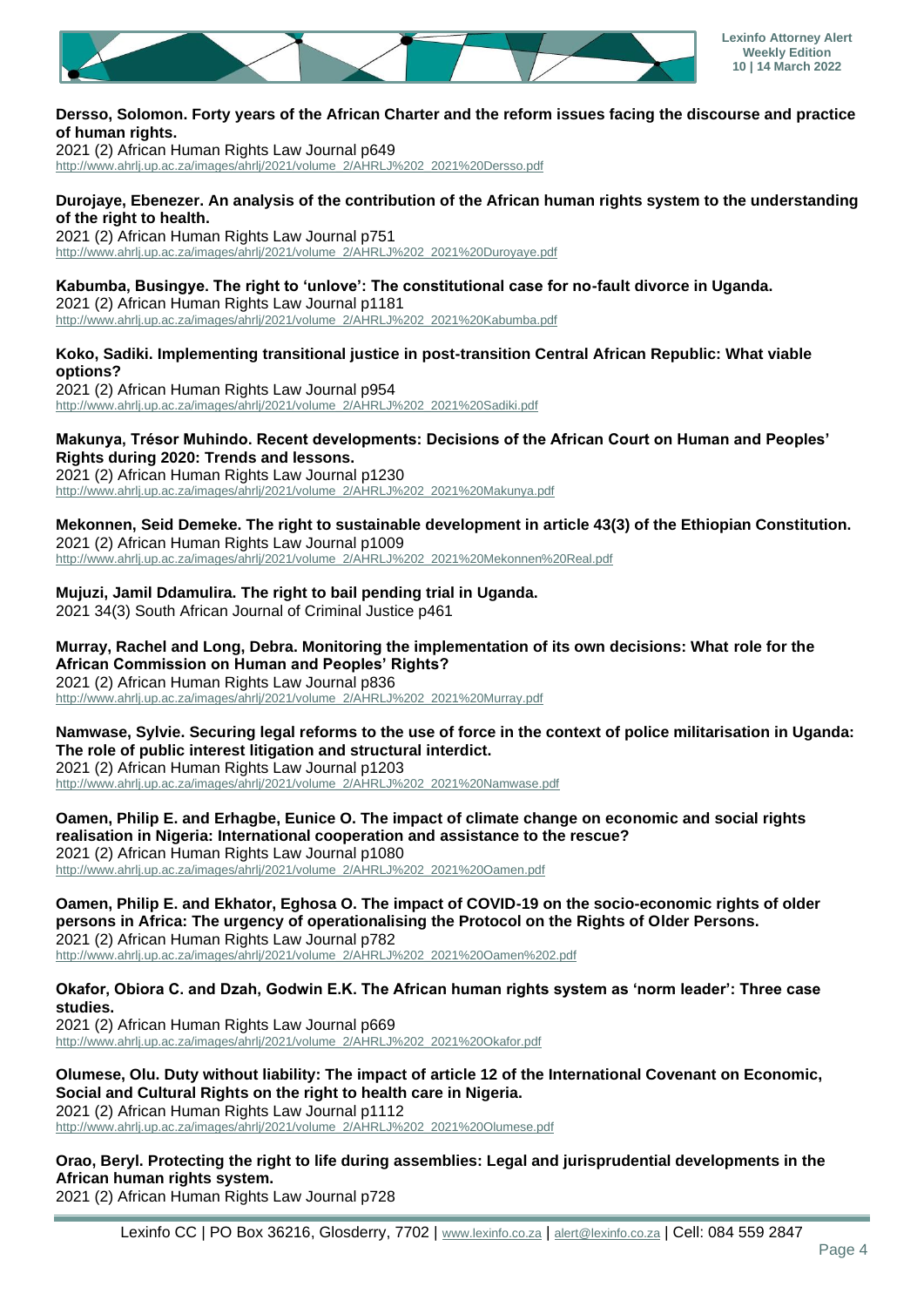

[http://www.ahrlj.up.ac.za/images/ahrlj/2021/volume\\_2/AHRLJ%202\\_2021%20Orao.pdf](http://www.ahrlj.up.ac.za/images/ahrlj/2021/volume_2/AHRLJ%202_2021%20Orao.pdf)

**Rudman, Annika. The African Charter: Just one treaty among many? The development of the material jurisdiction and interpretive mandate of the African Court on Human and Peoples' Rights.** 2021 (2) African Human Rights Law Journal p699

[http://www.ahrlj.up.ac.za/images/ahrlj/2021/volume\\_2/AHRLJ%202\\_2021%20Rudman.pdf](http://www.ahrlj.up.ac.za/images/ahrlj/2021/volume_2/AHRLJ%202_2021%20Rudman.pdf)

# **Sánchez, Kevin Toro. The right to reparations in the contentious process before the African Court on Human and Peoples' Rights: A comparative analysis on account of the revised Rules of Court.**

2021 (2) African Human Rights Law Journal p812

<span id="page-4-0"></span>[http://www.ahrlj.up.ac.za/images/ahrlj/2021/volume\\_2/AHRLJ%202\\_2021%20Sanchez.pdf](http://www.ahrlj.up.ac.za/images/ahrlj/2021/volume_2/AHRLJ%202_2021%20Sanchez.pdf)

**[Back to Contents](#page-0-0)** 

#### **AGRICULTURE**

*Government Gazette*

**Agricultural Products Standards Act 119 of 1990** Inspection fees. GenN877 GG 46032 p223 11Mar2022 [http://www.gpwonline.co.za/Documents/Government/46032\\_11-3\\_NationalGovernment.pdf](http://www.gpwonline.co.za/Documents/Government/46032_11-3_NationalGovernment.pdf)

[Back to Contents](#page-0-0)

#### **ANIMALS**

*Government Gazette*

<span id="page-4-1"></span>**Animal Diseases Act 35 of 1984**

Animal Diseases Regulations: Proposed amendment - African swine fever disease management strategy. Comments invited within 60 days of publication.

GN1854 GG 46032 p14 11Mar2022

<span id="page-4-2"></span>[http://www.gpwonline.co.za/Documents/Government/46032\\_11-3\\_NationalGovernment.pdf](http://www.gpwonline.co.za/Documents/Government/46032_11-3_NationalGovernment.pdf)

**[Back to Contents](#page-0-0)** 

#### **AVIATION**

*Media Release*

#### **South African Civil Aviation Authority. Civil Aviation Authority suspends COMAIR air operator certificate. 12 March 2022.**

"Today, 12 March 2022, the South African Civil Aviation Authority (SACAA) suspended the Air Operator Certificate of Comair (Pty) Ltd (with its subsidiary Kulula.com). This decision was reached following an investigation into the recent spate of safety incidents at the Operator. This is a precautionary suspension for a period of 24 hours, within which the Operator must demonstrate to the Regulator that the risk and safety management systems are effective in managing potential hazards."

<span id="page-4-3"></span><http://www.caa.co.za/Media%20Statements/2022/SACAA%20suspends%20COMAIR%20Air%20Operator%20Certificate.pdf>

**[Back to Contents](#page-0-0)** 

#### **B-BBEE**

*Law Firm Article*

**Kamukwamba, Lubumba; Mandlana, Wandisile and Tucker, Claire. Public procurement cast into uncertainty by Constitutional Court judgment.**

2022 Mar 8 Bowmans

"It is estimated that the South African Government spends almost ZAR 1 trillion per year through the public procurement system. This system has now been thrown into a state of uncertainty following a Constitutional Court judgment in late February 2022. The judgment in *[Minister of Finance v Afribusiness NCP](http://www.saflii.org/za/cases/ZACC/2022/4.pdf)* set aside the Preferential Procurement Regulations published under the Preferential Procurement Policy Framework Act (PPPFA), which is the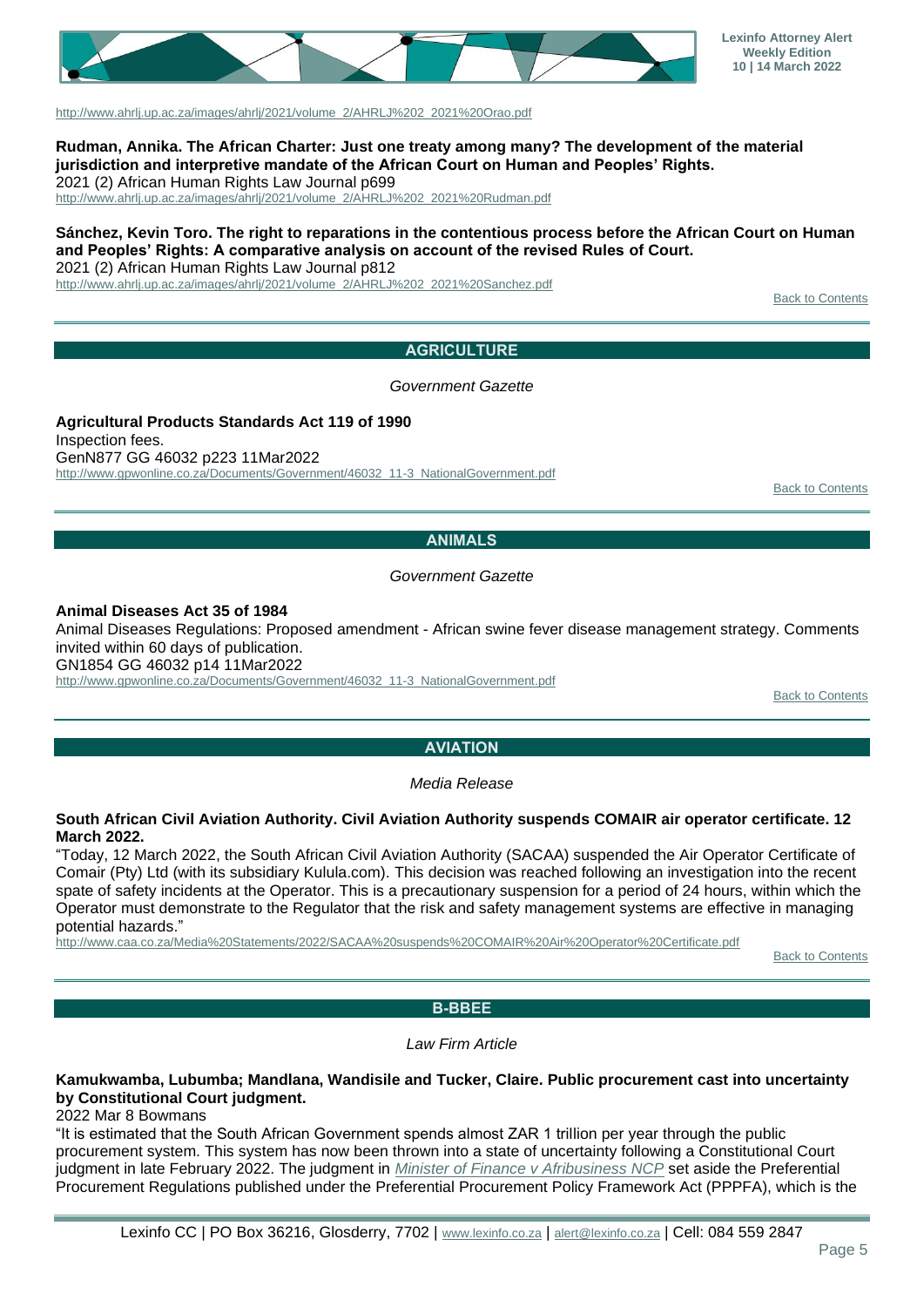

main legislative guideline for the public procurement system. It has been mandatory for all public bodies, including government departments and state owned entities, to follow these Regulations since at least 2012."

[https://www.bowmanslaw.com/insights/government-contracting-and-public-sector-procurement/south-africa-public-procurement-cast-into](https://www.bowmanslaw.com/insights/government-contracting-and-public-sector-procurement/south-africa-public-procurement-cast-into-uncertainty-by-constitutional-court-judgment/)[uncertainty-by-constitutional-court-judgment/](https://www.bowmanslaw.com/insights/government-contracting-and-public-sector-procurement/south-africa-public-procurement-cast-into-uncertainty-by-constitutional-court-judgment/)

**[Back to Contents](#page-0-0)** 

#### **BUSINESS RESCUE**

*Law Firm Article*

#### <span id="page-5-0"></span>**Rhoodie, Lucinde; Meiring, Kara and Lutuli, Hlonelwa. The role of directors in business rescue proceedings: To not get in their own way.**

2022 Mar 9 Cliffe Dekker Hofmeyr

"In the matter between *[Ronica Ragavan and Others v Optimum Coal Terminal \(Pty\) Ltd](http://www.saflii.org/za/cases/ZAGPJHC/2022/22.pdf)*…, the Gauteng Local Division of the High Court were asked to resolve the tension that, in the view of the applicants, exists in business rescue proceedings. This tension stems from the BRP assuming full control of the company, while the board of directors is expected to continue performing its functions in terms of the Companies Act."

[https://www.cliffedekkerhofmeyr.com/en/news/publications/2022/Sector/Business/Business-Rescue-Restructuring-Insolvency-Newsletter-9-March-](https://www.cliffedekkerhofmeyr.com/en/news/publications/2022/Sector/Business/Business-Rescue-Restructuring-Insolvency-Newsletter-9-March-The-role-of-directors-in-business-rescue-proceedings-How-to-not-get-in-their-own-way.html)[The-role-of-directors-in-business-rescue-proceedings-How-to-not-get-in-their-own-way.html](https://www.cliffedekkerhofmeyr.com/en/news/publications/2022/Sector/Business/Business-Rescue-Restructuring-Insolvency-Newsletter-9-March-The-role-of-directors-in-business-rescue-proceedings-How-to-not-get-in-their-own-way.html)

[Back to Contents](#page-0-0)

#### **CIVIL PROCEDURE**

*Cases*

# <span id="page-5-1"></span>**Alberts and Others v Minister of Justice and Correctional Services (404/2021) [2022] ZASCA 25 (9 March 2022)**

Summons – Multiple plaintiffs – Special plea of misjoinder – Test whether issues of fact and law substantially same for each plaintiff – Issues of fact and law substantially same – Convenience and absence of prejudice – Permissible to join in single action – Appeal upheld and special plea dismissed. <http://www.saflii.org/za/cases/ZASCA/2022/25.pdf>

# **Caxton and CTP Publishers and Printers Ltd v Novus Holdings Ltd (219/2021) [2022] ZASCA 24 (9 March 2022)**

Uniform Rules of Court, Rule 35(12) – Production of documents mentioned in or referred to in other party's affidavit – Obligation on such party to produce documents sought by opponent – No obligation to produce documents sought if such documents irrelevant or not material or protected by privilege or no longer in possession of party required to produce documents concerned.

<http://www.saflii.org/za/cases/ZASCA/2022/24.pdf>

#### **Trustees for Time Being of "Lona Venter Familie Trust-IT" and Others v FirstRand Bank Ltd t/a Wesbank and Another (1490/2022) [2022] ZALMPPHC 15 (3 March 2022)**

Urgent application for order suspending execution of orders granted against applicants – Arrears in terms of instalment sale agreement for agricultural equipment – Court may suspend orders with retrospective effect if in interests of justice or doing so will mitigate against real and substantial injustice – Enforcement of default judgment order and warrant of delivery of goods suspended with retrospective effect – Respondent ordered to return equipment. <http://www.saflii.org/za/cases/ZALMPPHC/2022/15.pdf>

*Journal Article*

#### **Emmamally, Zeenat. Slapping down SLAPP suits in South Africa: The need for legislative protection and civil society action.**

2022 139(1) South African Law Journal p1

"After examining the phenomenon of SLAPP suits in South Africa and the inefficacy of existing protections, this article acknowledges that the enactment of anti-SLAPP legislation is necessary, and considers what this legislation should look like in South Africa. However, since the experience of other jurisdictions reveals that anti-SLAPP laws have occasionally been ineffective or have been subverted to create further injustice, this article recommends a range of civil society initiatives that could be employed concomitantly with legislation to curb SLAPP suits."

*Law Firm Article*

**Rizvi, Sadia. Virtual commissioning in South Africa.** 2022 Mar 7 PPM Attorneys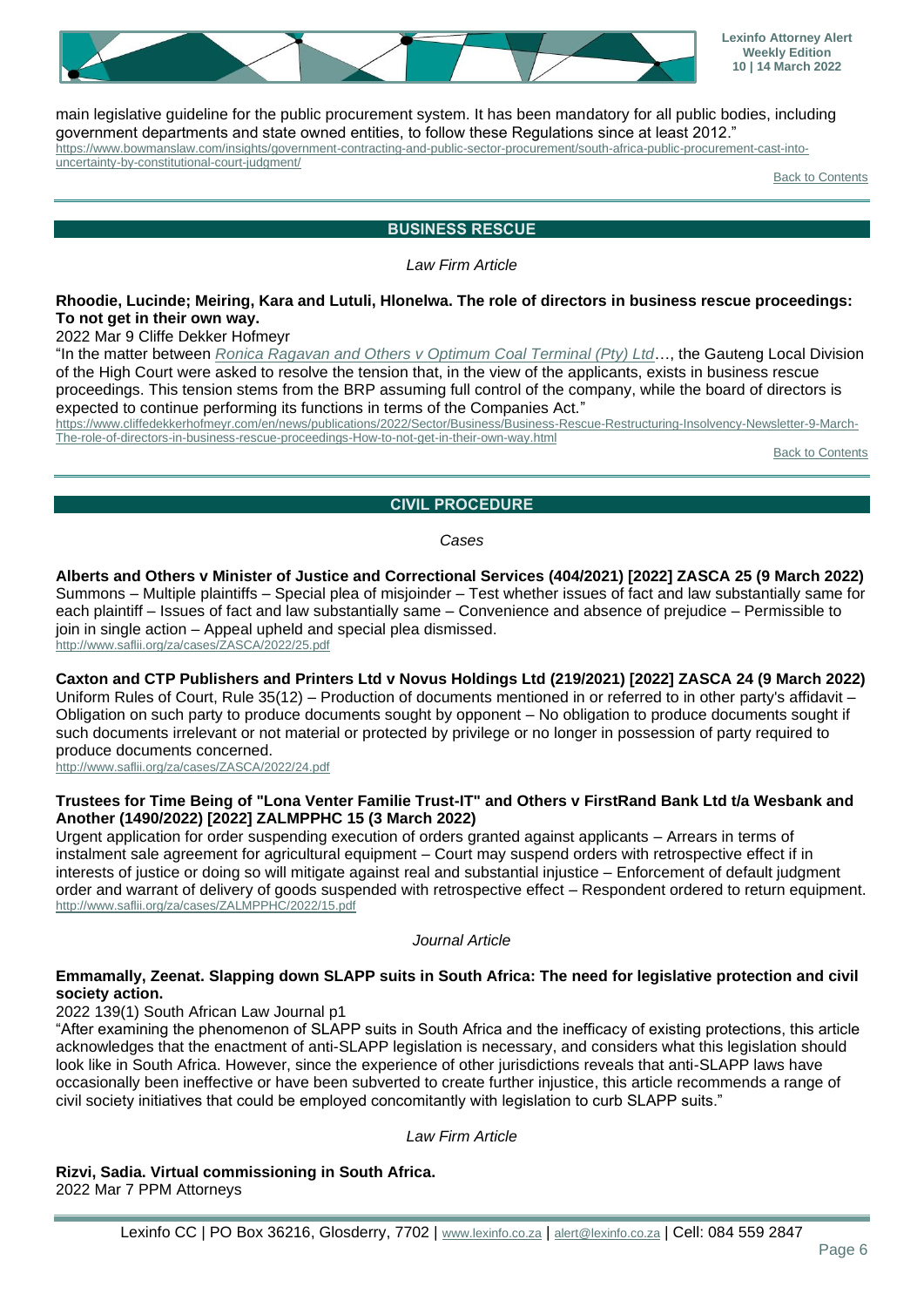

"The emergence of virtual commissioning has led to South African courts relaxing the rules relating to the commissioning of affidavits required by the Act. Recently, the Gauteng High Court had to [decide](http://www.saflii.org/za/cases/ZAGPJHC/2021/874.pdf) whether the rules relating to the commissioning of affidavits could be relaxed." <https://www.ppmattorneys.co.za/virtual-commissioning-in-south-africa/>

[Back to Contents](#page-0-0)

#### **COMMUNICATION**

#### *Government Gazettes*

#### <span id="page-6-0"></span>**Electronic Communications Act 36 of 2005**

Independent Communications Authority of South Africa (ICASA): Notice regarding the location of the opt-in round for qualified bidders pursuant to the invitation to apply (ITA) on the licensing process for international mobile telecommunications in respect of the provision of mobile broadband wireless access services for urban and rural areas using the complementary bands, IMT700, IMT800, IMT2600 and IMT3500 published in GG 45628 of 10 December 2021.

GenN869 GG 46013 p3 7March2022

[https://www.gov.za/sites/default/files/gcis\\_document/202203/46013gon859.pdf](https://www.gov.za/sites/default/files/gcis_document/202203/46013gon859.pdf)

• Proposed Amendment of Policy on High Demand Spectrum and Policy Direction on the Licensing of a Wireless Open Access Network. Comments invited within 30 days of publication. GN1853 GG 46031 p3 11Mar2022 [http://www.gpwonline.co.za/Documents/Government/46031\\_11-3\\_CommuDigitalTech.pdf](http://www.gpwonline.co.za/Documents/Government/46031_11-3_CommuDigitalTech.pdf)

#### *Law Firm Article*

#### **Hajat, Humayra and Dyer, Livia. Number Portability Regulations come into effect.**

2022 Mar 8 Bowmans

"On 7 March 2022, the [Number Portability Regulations, 2018](https://www.icasa.org.za/legislation-and-regulations/number-portability-regulations-2018-1) published by the Independent Communications Authority of South Africa (ICASA) under the Electronic Communications Act 36 of 2005 came into effect. The Number Portability Regulations repeal the old Number Portability Regulations, 2005."

<span id="page-6-1"></span><https://www.bowmanslaw.com/insights/technology-media-and-telecommunications/south-africa-number-portability-regulations-come-into-effect/> [Back to Contents](#page-0-0)

## **COMPETITION**

#### *Competition Tribunal Case*

**NET 1 Applied Technology and Ovobix (RF) (Pty) Ltd and Luxiano 227 (Pty) Ltd (LM121Nov21) (9 March 2022)** Large merger – Approved subject to conditions.

<https://www.comptrib.co.za/case-detail/19790>

*Government Gazette*

**Competition Act 89 of 1998** Complaint referrals. GenN878 GG 46032 p243 11Mar2022 [http://www.gpwonline.co.za/Documents/Government/46032\\_11-3\\_NationalGovernment.pdf](http://www.gpwonline.co.za/Documents/Government/46032_11-3_NationalGovernment.pdf)

*Law Firm Articles*

**Naidu, Lerisha and Nxumalo, Sphesihle. Antitrust enforcement and the Bill of Rights – A bridge too far.** 2022 Mar 7 Baker McKenzie

"A recent case before the South Africa Competition Tribunal looked at the excessive pricing of breast cancer treatment. This led to the question as to whether a violation of competition law should automatically be considered a violation of the Constitution."

[https://insightplus.bakermckenzie.com/bm/antitrust-competition\\_1/south-africa-antitrust-enforcement-and-the-bill-of-rights-a-bridge-too-far](https://insightplus.bakermckenzie.com/bm/antitrust-competition_1/south-africa-antitrust-enforcement-and-the-bill-of-rights-a-bridge-too-far)

**Wagacha, Njeri and Muchiri, Brian. Collaboration by African competition regulators with respect to the regulation of digital markets in Africa.** 2022 Mar 9 Cliffe Dekker Hofmeyr

Lexinfo CC | PO Box 36216, Glosderry, 7702 | [www.lexinfo.co.za](http://www.lexinfo.co.za/) | [alert@lexinfo.co.za](mailto:alert@lexinfo.co.za) | Cell: 084 559 2847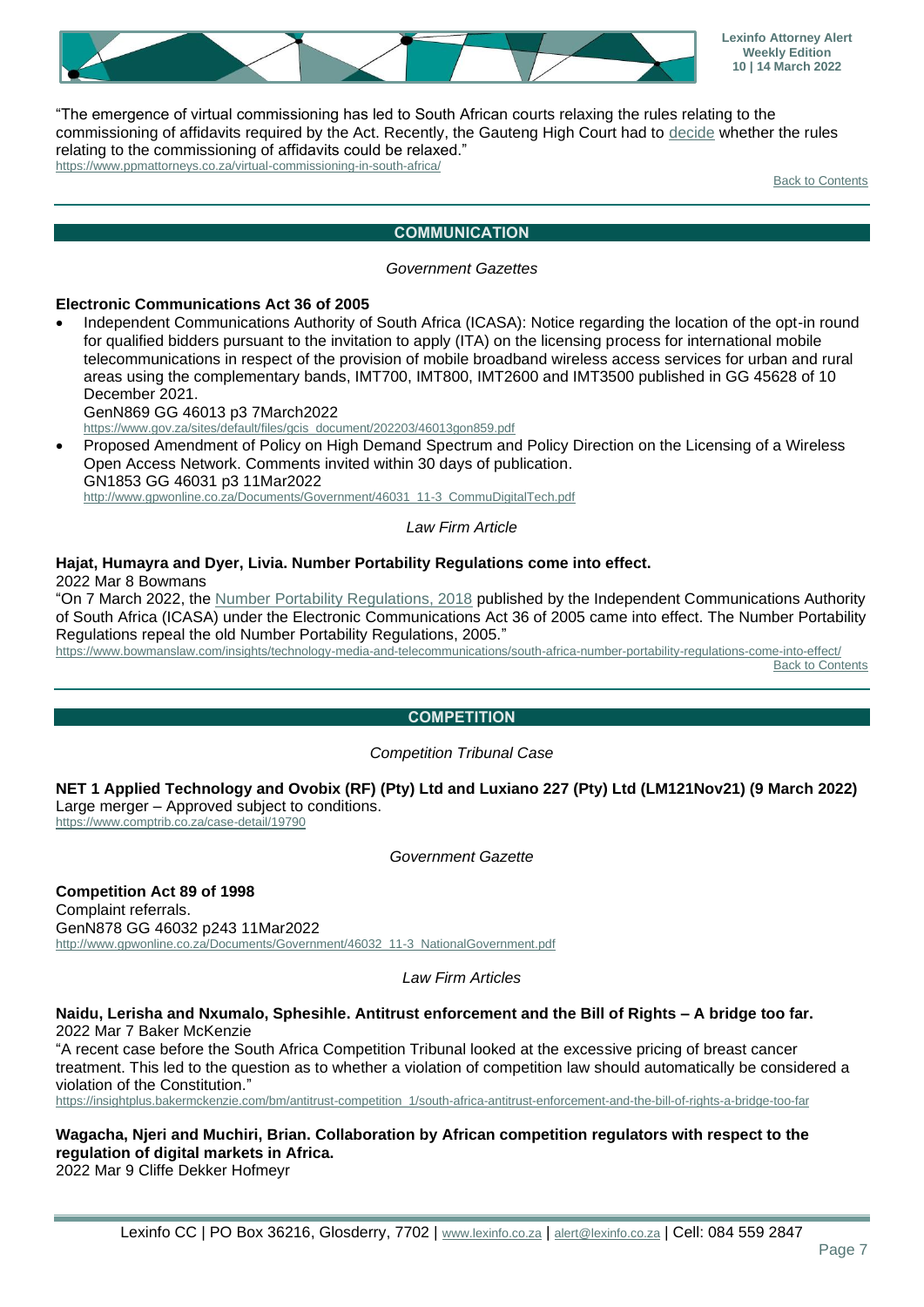

"In a joint statement issued by the heads of the competition authorities from Egypt, Kenya, Mauritius, Nigeria and South Africa on 18 February 2022, the regulators appreciated the role that digital markets and services have played in transforming the global economy and acknowledged that these markets present "*considerable challenges for competition law enforcement and policy in terms of the unique competition issues that arise*"."

[https://www.cliffedekkerhofmeyr.com/en/news/publications/2022/Practice/Competition/competition-law-alert-Collaboration-by-African-competition](https://www.cliffedekkerhofmeyr.com/en/news/publications/2022/Practice/Competition/competition-law-alert-Collaboration-by-African-competition-regulators-with-respect-to-the-regulation-of-digital-markets-in-Africa.html)[regulators-with-respect-to-the-regulation-of-digital-markets-in-Africa.html](https://www.cliffedekkerhofmeyr.com/en/news/publications/2022/Practice/Competition/competition-law-alert-Collaboration-by-African-competition-regulators-with-respect-to-the-regulation-of-digital-markets-in-Africa.html)

**[Back to Contents](#page-0-0)** 

# **CONTRACT LAW**

*Case*

#### <span id="page-7-0"></span>**FirstRand Bank Ltd t/a CNH Capital Industrial v Jawiklane (Pty) Ltd (2018/46468) [2022] ZAGPJHC 120 (7 March 2022)**

Application for order directing respondent to return agricultural equipment for safekeeping pending outcome of trial proceedings – Alleged breach of payment provisions of instalment sale agreement – Respondent failed to rebut presumption of irreparable harm – Granted.

<http://www.saflii.org/za/cases/ZAGPJHC/2022/120.pdf>

#### *Journal Article*

#### **Van Deventer, Sanmarie. Problems relating to the formation of online contracts: A comparative perspective.** 2022 139(1) South African Law Journal p32

"This article engages in a comparative evaluation of these arguments, as well as some proposals contained in the American Law Institute's Draft Restatement of the Law, Consumer Contracts. Ultimately, the aim is to identify whether the principles regarding the formation of contracts in South African law ought to be adapted or supplemented to accommodate online contracts. It is found that both legal systems subscribe to fairly lenient formation requirements."

#### *Law Firm Article*

### **What happens when a security company fails to protect its client? [***[Top Security Systems \(Pty\) Ltd v Samy's](http://www.saflii.org/za/cases/ZANCHC/2022/2.pdf)  Wholesalers CC* **[\(236/2013\) \[2022\] ZANCHC 2 \(21 January 2022\)\]](http://www.saflii.org/za/cases/ZANCHC/2022/2.pdf).**

2022 Mar 11 Herold Gie

"When a judge in the high court in Kimberley found against Top Security Systems (TSS) and in favour of Samy's Wholesalers after a major burglary at the cash and carry premises, the security company appealed to three judges of the same court. Now the three judges have given their decision. According to the trial court, TSS had breached the agreement between the two parties. But what would the appeal judges have to say about the dispute?" <https://heroldgie.com/security-company-fails-to-protect/>

[Back to Contents](#page-0-0)

## **CORPORATE LAW**

#### *Companies Tribunal Decisions*

## <span id="page-7-1"></span>**South African Post Office SOC Ltd,** *Ex Parte* **(CT00941ADJ2022) (5 March 2022)**

Application for extension of period within which to convene annual general meeting (AGM) – Delay in finalization of AGM documents – Good cause shown – Granted.

<https://www.companiestribunal.org.za/wp-content/uploads/2022/03/CT00941ADJ2022.pdf>

## **Wakefields Real Estate (Pty) Ltd,** *Ex Parte* **(CT00958ADJ2022) (3 March 2022)**

Application for exemption from requirement to appoint social and ethics committee (SEC) – Public interest score below threshold of 500 points – Applicant not required to appoint SEC. <https://www.companiestribunal.org.za/wp-content/uploads/2022/03/CT00958ADJ2022.pdf>

*Journal Article*

## **Madlela, Vela. Disclosure of corporate political donations and expenditure to shareholders: Why South Africa should follow the United Kingdom's legislative approach.**

2022 139(1) South African Law Journal p114

"Following an examination of key policy considerations relevant to the disclosure of corporate political donations and expenditure to shareholders, and an examination of the legislative approach in the UK, the article argues for the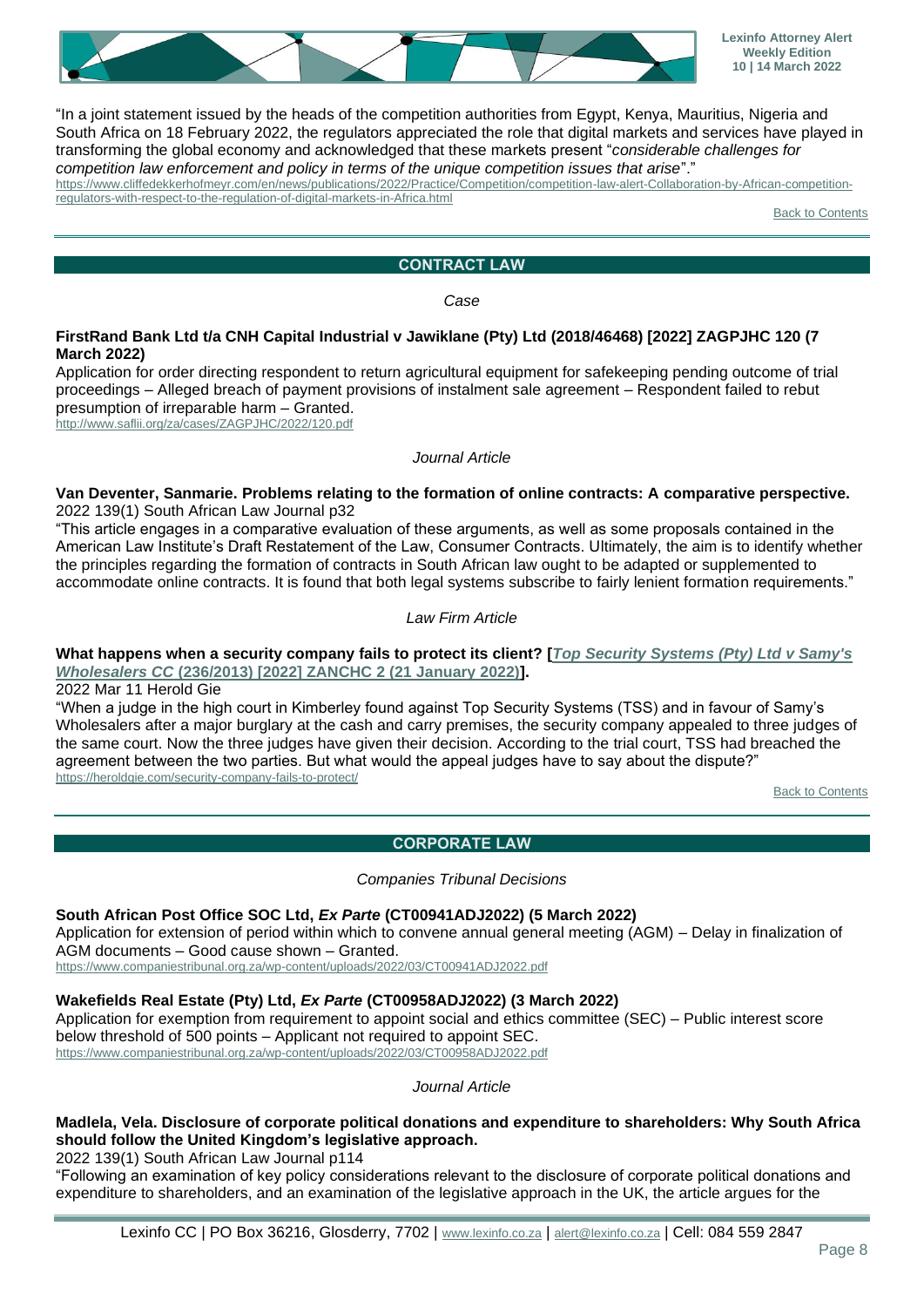

effective disclosure of corporate political donations and expenditure to shareholders under the Companies Act 71 of 2008. It then makes detailed recommendations on how such disclosure requirements could be introduced and implemented in South Africa."

#### *Law Firm Articles*

#### **Dela, Pooja; Lötter, Bernadette and Mayet, Hoosein. ESG: It's not just business, it's personal.**

2022 Mar 8 Webber Wentzel

"At this point, it is not enough for businesses to indicate a willingness to respect, protect and promote human rights. They must take proactive steps to realise these objectives, including by implementing ESG strategies which must incorporate elements such as human rights, due diligences, impact assessments and compliance analyses. Perhaps most importantly, mechanisms must be put in place which empower affected individuals to hold a business to account when it fails in its human rights obligations."

<https://www.webberwentzel.com/News/Pages/esg-its-not-just-business-its-personal.aspx>

#### **Kitcat, Ryan and Davids, Ezra.** *The International Comparative Legal Guide: Mergers and Acquisitions 2022* **– Sixteenth edition: South African chapter.**

2022 Mar 7 Bowmans

Contents: Relevant authorities and legislation; Mechanics of acquisition; Friendly or hostile; Information; Stakebuilding; Deal protection; Bidder protection; Target defences; Other useful facts; Updates. [https://www.bowmanslaw.com/wp-content/uploads/2022/03/Mergers-and-Acquisitions-2022\\_Chapter-34\\_South-Africa.pdf](https://www.bowmanslaw.com/wp-content/uploads/2022/03/Mergers-and-Acquisitions-2022_Chapter-34_South-Africa.pdf)

#### **Makasi, Thandi. The corporate veil explained.**

2022 Mar 5 SchoemanLaw Inc

"The corporate veil is a principle intended to protect authorized company members from being held personally liable for the actions of the company. Despite this protection, the members of a company remain responsible for maintaining a distinct separation between the assets of the company and their own. The failure to do so opens the doors to piercing the corporate veil."

<https://www.schoemanlaw.co.za/the-corporate-veil-explained/>

#### **Mthabela, Zandile. The removal of directors under the Companies Act.**

2022 Mar 7 PPM Attorneys

"Prior to removing a person from directorship, it is imperative to ensure that the company dots the i's and crosses the t's. Likewise, an aggrieved director who brings an application to court for reinstatement, he/she may be ordered to compensate the company, and any other party, for costs incurred in relation to the application, where a court confirms his/her directorship removal."

<span id="page-8-0"></span><https://www.ppmattorneys.co.za/the-removal-of-directors-under-the-companies-act/>

[Back to Contents](#page-0-0)

## **COURTS**

*Directives*

**Office of the Deputy Judge President. High Court of South Africa, Gauteng Division, Johannesburg). RE : Practice Directive clarification in re Paragrah 20 of the Judge President's Practice Directive 01 of 2021. 7 March 2022.**

[https://www.judiciary.org.za/images/Directives/Directives\\_-](https://www.judiciary.org.za/images/Directives/Directives_-_April_2020/High_Court_of_South_Africa/Gauteng_Division/Gauteng_Local_Division_of_the_High_Court_Deputy_Judge_Presidents_Notice_to_Practitioners.pdf)

April\_2020/High\_Court\_of\_South\_Africa/Gauteng\_Division/Gauteng\_Local\_Division\_of\_the\_High\_Court\_Deputy\_Judge\_Presidents\_Notice\_to\_Pr [actitioners.pdf](https://www.judiciary.org.za/images/Directives/Directives_-_April_2020/High_Court_of_South_Africa/Gauteng_Division/Gauteng_Local_Division_of_the_High_Court_Deputy_Judge_Presidents_Notice_to_Practitioners.pdf)

[Back to Contents](#page-0-0)

#### **COVID-19**

*Arbitration Award*

#### <span id="page-8-1"></span>**Dreyden v Duncan Korabie Attorneys. (WECT13114-21, 7 March 2022)**

Mandatory vaccination – Refusal to vaccinate – Dismissal substantially fair in circumstances – Applicant incapable of performing duties – No alternative way to accommodate applicant – Respondent fell short in procedural fairness – Level of consultant insufficient – Compensation of one month's pay plus four week's notice. [https://www.linkedin.com/posts/louispodbielski\\_dreyden-v-duncan-korabie-att-2022-wect13114-activity-6908984437694980096-uNYK](https://www.linkedin.com/posts/louispodbielski_dreyden-v-duncan-korabie-att-2022-wect13114-activity-6908984437694980096-uNYK)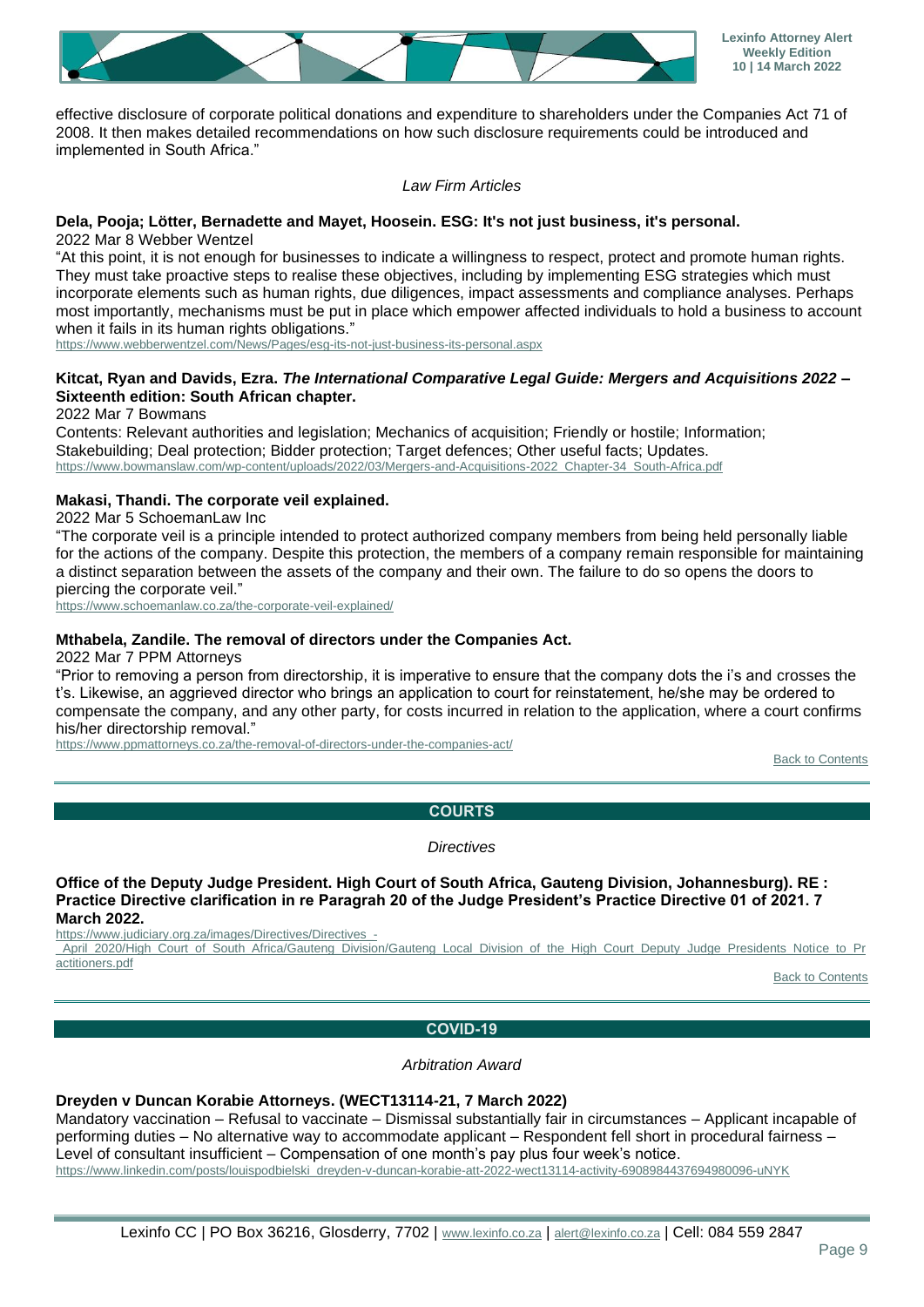

*Journal Articles*

# **Agaba, Daphine Kabagambe. Tackling inequality and governance challenges: Insights from the COVID-19 pandemic.**

2021 (2) African Human Rights Law Journal p877

"The article addresses inequality and governance in the face of the COVID-19 pandemic. Globally, it highlights ways in which COVID-19 has further exacerbated the already worrying inequality levels. Specifically, it addresses issues such as vaccine nationalism, rising income inequality levels, while the minority become richer, some from the manufacturing and selling of COVID-related products."

[http://www.ahrlj.up.ac.za/images/ahrlj/2021/volume\\_2/AHRLJ%202\\_2021%20Agaba.pdf](http://www.ahrlj.up.ac.za/images/ahrlj/2021/volume_2/AHRLJ%202_2021%20Agaba.pdf)

## **Eloff, Daniël. The rationality test in lockdown litigation in South Africa.**

2021 (2) African Human Rights Law Journal p1157

"The three cases discussed dealt with the rationality of decisions made through executive action aimed at protecting the public against the spread of COVID-19 through restrictive measures that limited an array of constitutional rights. The article concludes that the consistent application of the rationality test and, more importantly, the supremacy of the Constitution and its guaranteed rights, do not change with the onset of a pandemic. Moreover, the scrutiny applied over governmental decision making should not waiver."

[http://www.ahrlj.up.ac.za/images/ahrlj/2021/volume\\_2/AHRLJ%202\\_2021%20Eloff.pdf](http://www.ahrlj.up.ac.za/images/ahrlj/2021/volume_2/AHRLJ%202_2021%20Eloff.pdf)

#### *Parliamentary Committee Report*

#### **Report of the Portfolio Committee on Cooperative Governance and Traditional Affairs on the Disaster Management Amendment Bill [B2-2021] (National Assembly – Section 76), dated 08 March 2022.** 2022 Mar 8 Announcements, Tablings and Committee Reports p6

"The majority of Committee members, represented by the ANC and EFF, did not agree with the desirability of the proposed Bill on the basis that the current accountability and oversight mechanisms provided in the Constitution are adequate to address the gaps identified in the Bill….The Portfolio Committee on Cooperative Governance and Traditional Affairs having deliberated on the Disaster Management Amendment Bill [B2-2021] (National Assembly – Section 76), reports that it has decided by majority vote not to proceed with the proposed Bill." <https://www.parliament.gov.za/storage/app/media/Docs/atc/00e5a0bd-929d-49a3-95b8-281227ae1f13.pdf>

**[Back to Contents](#page-0-0)** 

## **CRIMINAL LAW**

*Case*

#### <span id="page-9-0"></span>**Re-opened Inquest into Death of Dr Neil Hudson Aggett (445/2019; 139/1985) [2022] ZAGPJHC 110 (4 March 2022)**

Dr Aggett (medical practitioner turned trade unionist) died in 1982 whilst being held in custody in terms of Terrorism Act 83 of 1967, s 6(1) – Court, in terms of Inquests Amendment Act 145 of 1992, s 17A(3)*(b)* read with s 16(2), finds that death was brought about by acts committed by members of Security Branch stationed at John Vorster Square police station.

<http://www.saflii.org/za/cases/ZAGPJHC/2022/110.pdf>

#### *Journal Articles*

## **Hoctor, Shannon. Recent cases: General principles and specific offences.**

2021 34(3) South African Journal of Criminal Justice p482

Private defence; Unlawfulness, religion and culture; Pointing a firearm, reckless endangerment, assault with intent to do grievous bodily harm; Robbery, theft and assault.

## **Kehrhahn, Ferdinand Heinrich Hermann and De Lange, Jani Charlese. Guilty of being deaf:** *Kruse v S* **— Paying lip service to the fair-trial rights of hearing-impaired accused persons.**

2022 139(1) South African Law Journal p157

"In *[Kruse v S](http://www.saflii.org/za/cases/ZAWCHC/2018/105.pdf)* the court acknowledged that the court must treat the deaf accused with judicial sensitivity, vigilance, respect and dignity. This article explores the interconnection between South African law and the rights of the deaf community, specifically in the context of the criminal justice system where courts must negotiate a situation of linguistic and cultural diversity in relation to the accused. It considers whether these rights are enforced effectively, or if lip service is merely being paid to them."

#### **Meintjes-Van der Walt, Lirieka. Recent cases: Law of evidence.**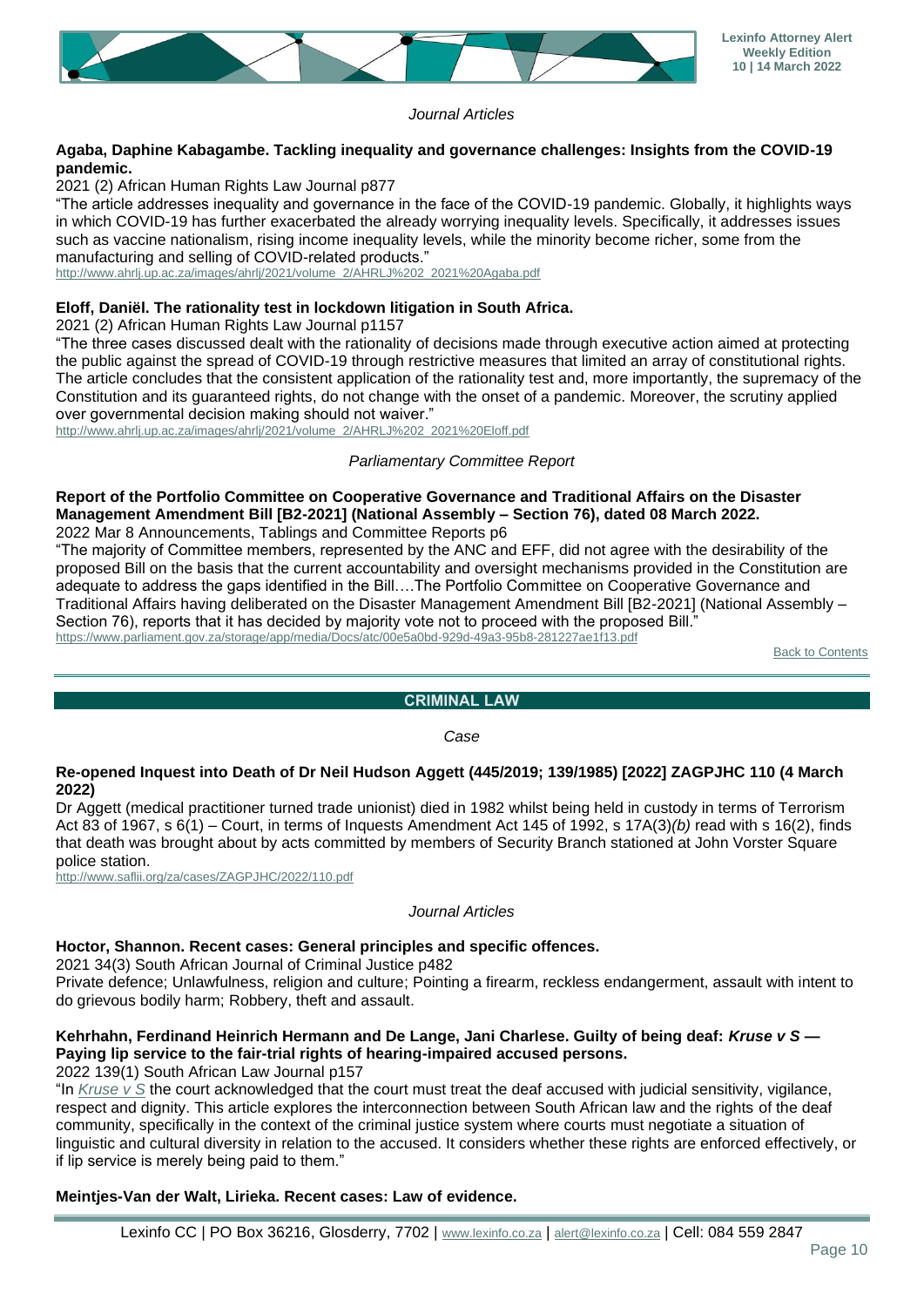

#### 2021 34(3) South African Journal of Criminal Justice p507

Admissibility of a dying declaration; *Alibi* defence; Incomplete cross-examination as a result of the death of a witness; Proof beyond reasonable doubt – when a court of appeal can interfere with a trial court's findings of fact and credibility; Section 174 of the Criminal Procedure Act.

#### **Mosaka, Tshepo Bogosi. The Black Flame (part two):** *Snyman's Criminal Law***.**

2021 34(3) South African Journal of Criminal Justice p442

"This is the second of a trilogy of papers… reviewing *Snyman's Criminal Law*. The decision to commence working on the review was made after encountering the unprecedented section on African customary law in the latest edition of the book. This is a major achievement for this work that promises an exciting change of direction. This paper focuses on four areas in which the book can proceed further into this new direction."

#### **Visser, Jo-Marí. Independent judicial research of forensic evidence in criminal trials – A South African perspective.**

2021 34(3) South African Journal of Criminal Justice p415

"In South Africa, the Constitutional Court in *S v Van der Walt* [2020 \(2\) SACR 371 \(CC\)](http://www.saflii.org/za/cases/ZACC/2020/19.pdf) focused on procedural fairness and held that independent judicial research violates accused persons' right to challenge evidence in terms of s 35(3)*(i)* of the Constitution. But a blanket prohibition on this type of judicial research excludes many significant advantages that could potentially secure more accurate decisions. This article considers the legal positions on independent judicial research in the USA and South Africa, reviews the pros and cons of such research, and finds that a flexible approach might alleviate some dangers and exploit some advantages."

#### **Watney, Murdoch. Recent cases: Criminal procedure.**

2021 34(3) South African Journal of Criminal Justice p493

Appeal: Reservation of question of law by the state; Title to prosecute; Permanent stay of prosecution; Bail; Arrest; *In camera* proceedings.

#### *Law Firm Articles*

# **Dhever, Sushila and Nthatisi, Thabang. The extension of the protection of the identity of minors criminal hearing in terms of the Criminal Procedure Act 75 of 2008.**

2022 Mar 8 Fasken

"The main aim of the amendment is to shield minors from the possible detrimental effects of their names and identities being made public as a result of being embroiled in criminal proceedings." <https://www.fasken.com/en/knowledge/2022/03/8-the-extension-of-the-protection-of-the-identity-of-minors-criminal-hearing>

# **Lekaise, Kelly. My enemies are after me: Are cyber romance crimes punishable by law in South Africa?**

2022 Mar 7 PPM Attorneys

"[R]omance scammers use deceptive methods to gain the trust of their victims, and then to pressure them into sending money. Online romantic scams are cybercrimes and must be reported and offenders must be punished in terms of the law."

<span id="page-10-0"></span><https://www.ppmattorneys.co.za/are-cyber-romance-crimes-punishable-by-law-in-south-africa/>

**[Back to Contents](#page-0-0)** 

**DATA PROTECTION**

*Law Firm Article*

## **Sheik, Shamaa. Trends in data protection litigation around the world.**

2022 Mar 9 Michalsons

"Data protection litigation in the EU was quite widespread as data subjects began to lodge claims directly with civil courts (as opposed to their DPA) in respect of GDPR violations by data controllers or processors. Now two years later, we see that the forecast for an increase in data protection litigation was on the money. Litigation has not only increased in Europe, but globally as well. In this post we will help you to understand how litigation might arise by keeping up to date with global trends in data protection litigation. We also look at a few case studies occurring globally and identify some key learnings for South Africa."

<https://www.michalsons.com/blog/trends-in-data-protection-litigation-around-the-world/56147>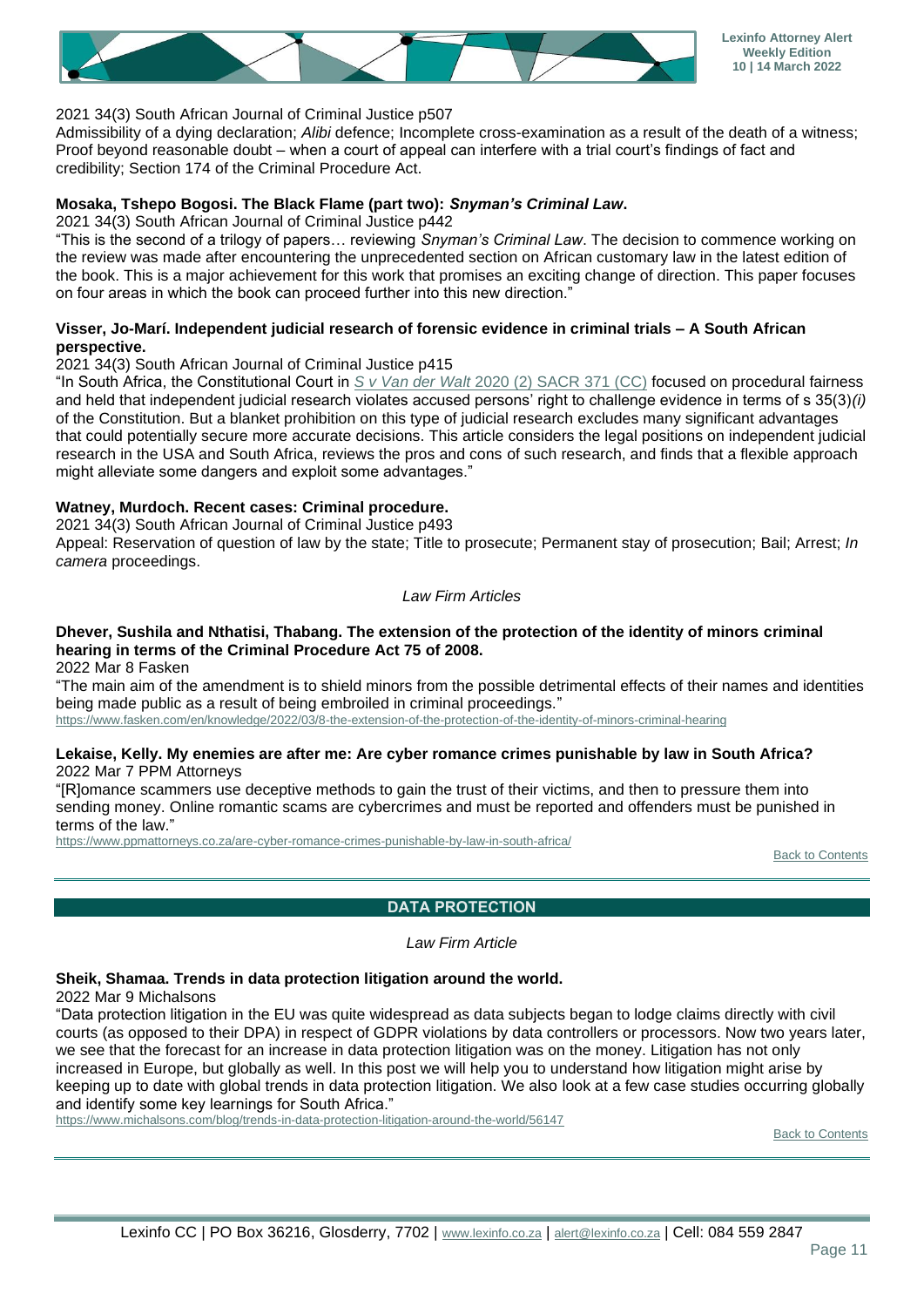

# **DISASTER MANAGEMENT**

<span id="page-11-0"></span>See also: [COVID-19](#page-8-1)

*Parliamentary Committee Report*

#### **Report of the Portfolio Committee on Cooperative Governance and Traditional Affairs on the Disaster Management Amendment Bill [B2-2021] (National Assembly – Section 76), dated 08 March 2022.** 2022 Mar 8 Announcements, Tablings and Committee Reports p6

"The majority of Committee members, represented by the ANC and EFF, did not agree with the desirability of the proposed Bill on the basis that the current accountability and oversight mechanisms provided in the Constitution are adequate to address the gaps identified in the Bill….The Portfolio Committee on Cooperative Governance and Traditional Affairs having deliberated on the Disaster Management Amendment Bill [B2-2021] (National Assembly – Section 76), reports that it has decided by majority vote not to proceed with the proposed Bill. <https://www.parliament.gov.za/storage/app/media/Docs/atc/00e5a0bd-929d-49a3-95b8-281227ae1f13.pdf>

[Back to Contents](#page-0-0)

#### **EDUCATION**

#### *Government Gazette*

#### <span id="page-11-1"></span>**National Qualifications Framework Act 67 of 2008**

Quality Council for Trades and Occupations (QCTO): Proposed occupational qualifications for registration on the qualifications sub-framework for trades and occupations. Comments invited within 21 days of publication. GN1850 GG 46025 p3 10Mar2022

[http://www.gpw.gov.za/Documents/Government/46025\\_10-03\\_HighEduTraining.pdf](http://www.gpw.gov.za/Documents/Government/46025_10-03_HighEduTraining.pdf) or [https://www.gov.za/sites/default/files/gcis\\_document/202203/46025gon1850.pdf](https://www.gov.za/sites/default/files/gcis_document/202203/46025gon1850.pdf)

**[Back to Contents](#page-0-0)** 

# **EMPLOYMENT**

<span id="page-11-2"></span>This section of the Attorney Alert contains references to employment-related judgments handed down by the Constitutional Court, Supreme Court of Appeal, the Labour Appeal Court and a selection of High Court decisions as well as practice directions from the Labour Appeal Court and Labour Court, new publications, government gazette notices and Parliamentary Bills.

More comprehensive coverage on employment matters is provided by our weekly publication, the [Employment Law](https://www.lexinfo.co.za/lexinfo-employment-law-alert)  [Alert.](https://www.lexinfo.co.za/lexinfo-employment-law-alert) Please contact [alert@lexinfo.co.za](mailto:alert@lexinfo.co.za) for further information.

#### *Arbitration Award*

#### **Dreyden v Duncan Korabie Attorneys. (WECT13114-21, 7 March 2022)**

Mandatory vaccination – Refusal to vaccinate – Dismissal substantially fair in circumstances – Applicant incapable of performing duties – No alternative way to accommodate applicant – Respondent fell short in procedural fairness – Level of consultant insufficient – Compensation of one month's pay plus four week's notice.

[https://www.linkedin.com/posts/louispodbielski\\_dreyden-v-duncan-korabie-att-2022-wect13114-activity-6908984437694980096-uNYK](https://www.linkedin.com/posts/louispodbielski_dreyden-v-duncan-korabie-att-2022-wect13114-activity-6908984437694980096-uNYK)

*Book Review*

#### **Stewart, Andrew** *et al* **(eds.).** *Internships, Employability and the Search for Decent Work Experience***. Edward Elgar Publishing, 2021.**

2022 139(1) South African Law Journal p251

"The major concern of the book is the strong tendency for employers right around the world to pay interns low, or even no, wages. This is therefore an important book for South Africa, given its high levels of poverty, unemployment and inequality."

#### *Government Gazettes*

#### **Compensation for Occupational Injuries and Diseases Act 130 of 1993**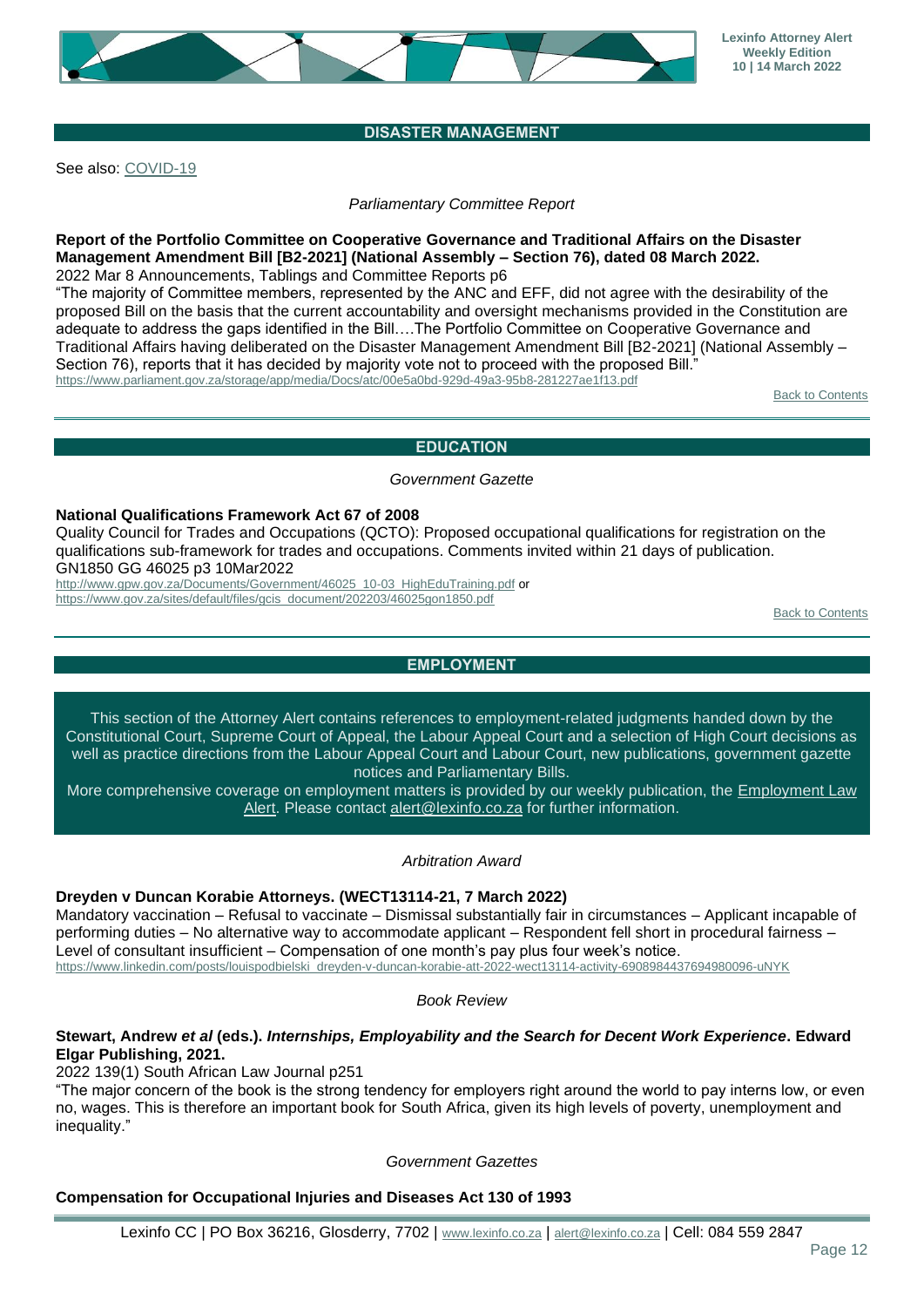

Documents required to be provided by employers to Compensation Fund to support injury on duty and occupational disease claim.

GenN879 GG 46032 p244 11Mar2022

[http://www.gpwonline.co.za/Documents/Government/46032\\_11-3\\_NationalGovernment.pdf](http://www.gpwonline.co.za/Documents/Government/46032_11-3_NationalGovernment.pdf)

## **Labour Relations Act 66 of 1995**

Notice in terms of section 62 (7). Demarcation dispute: trade union UAWU contends that the employees of Red Alert Cleaning and Security (Pty) Ltd t/a Cape Town Guarding (the employer) perform work associated with that of security officers whose services and terms and conditions are governed by PSIRA and the National Bargaining Council for the Private Security Sector and as such and that the employer ought to fall under the scope and control of the said Bargaining Council. The employer denied that its employees perform the duties as alleged and contend that they perform a non-security function. Comments invited within 21 days of publication.

GN1869 GG 46032 p37 11Mar2022

[http://www.gpwonline.co.za/Documents/Government/46032\\_11-3\\_NationalGovernment.pdf](http://www.gpwonline.co.za/Documents/Government/46032_11-3_NationalGovernment.pdf)

*Law Firm Articles*

#### **Clark, Angela. Requirements to interdict violent strikers: The case of** *CSAAWU and Others v Oak Valley Estates***.**

2022 Mar 11 Beech Veltman Inc

"In the recent case of *[CSAAWU and Others v Oak Valley Estates](http://www.saflii.org/za/cases/ZACC/2022/7.pdf)* [2022] ZACC 7, the Constitutional Court held that employers who are seeking to interdict employees (who are engaged in a protected strike) from acts of violence, intimidation and damage to property, must, as far as possible, identify the specific employees who are engaged in such unlawful conduct."

<https://bv-inc.co.za/strikes-interdict/>

#### **Le Roux, Peter. Interdicts against violent strikers: What does the future hold? [***[Commercial Stevedoring](http://www.saflii.org/za/cases/ZACC/2022/7.pdf)*

*[Agricultural and Allied Workers' Union and Others v Oak Valley Estates \(Pty\) Ltd and Another](http://www.saflii.org/za/cases/ZACC/2022/7.pdf)* **(CCT 301/20) [\[2022\] ZACC 7 \(1 March 2022\)\]](http://www.saflii.org/za/cases/ZACC/2022/7.pdf).**

2022 Mar 7 ENSafrica

"As strike season approaches, a recent decision handed down by South Africa's Constitutional Court shows why it's important for employers to identify (as far as possible) specific employees who engage in violent or destructive strike action when looking to obtain an urgent interdict."

[https://www.ensafrica.com/news/detail/5345/interdicts-against-violent-strikers-what-does.](https://www.ensafrica.com/news/detail/5345/interdicts-against-violent-strikers-what-does) Webinar recording discussing judgment: [https://www.ensafrica.com/videos/detail/115/webinar-interdicts-against-violent-strikers-w.](https://www.ensafrica.com/videos/detail/115/webinar-interdicts-against-violent-strikers-w)

#### **Loubser, Chloë and Davey, Rosalind. Further regulation of the employment of foreign nationals on the cards.** 2022 Mar 9 Bowmans

"The Bill and the Draft Policy were developed, inter alia, to provide the legal foundation and framework within which to regulate the employment of foreigners while at the same time providing for their protection. One of the key takeaways from the Bill and the Draft Policy is that the Department of Employment and Labour will take a more active role in matters relating to the employment of foreigners as well as the emigration of South Africans seeking employment abroad."

<https://www.bowmanslaw.com/insights/employment/south-africa-further-regulation-of-the-employment-of-foreign-nationals-on-the-cards/>

## **Lumb, Gillian and Grobler, Claudia. Retirement age and allegations of discrimination.**

2022 Mar 7 Cliffe Dekker Hofmeyr

"Section 6 of the Employment Equity Act 55 of 1998 includes, amongst the listed grounds on which an employer may not unfairly discriminate against an employee's, age. How section 6 impacts on and is to be understood in relation to an employer's retirement policy or practice was revisited by the Labour Court in *[Khan v MMI Holdings Ltd](http://www.saflii.org/za/cases/ZALCCT/2021/38.pdf)* (2021) 42 [ILJ 1737 \(LC\),](http://www.saflii.org/za/cases/ZALCCT/2021/38.pdf) a decision handed down in May 2021."

[https://www.cliffedekkerhofmeyr.com/en/news/publications/2022/Practice/Employment/employment-law-alert-7-March-2022-Retirement-age-and](https://www.cliffedekkerhofmeyr.com/en/news/publications/2022/Practice/Employment/employment-law-alert-7-March-2022-Retirement-age-and-allegations-of-discrimination-.html)[allegations-of-discrimination-.html](https://www.cliffedekkerhofmeyr.com/en/news/publications/2022/Practice/Employment/employment-law-alert-7-March-2022-Retirement-age-and-allegations-of-discrimination-.html)

# **Moagi, Sheila. Can the courts set aside collective agreements?**

2022 Mar 9 Lawtons Africa

"On 28 February 2022, the Constitutional Court handed down a unanimous judgment dismissing an application to enforce a collective agreement between the State and various trade unions (*[National Education Health and Allied](http://www.saflii.org/za/cases/ZACC/2022/6.pdf)  [Workers Union v Minister of Public Service and Administration and Others](http://www.saflii.org/za/cases/ZACC/2022/6.pdf)* (CCT21/21) [2022] ZACC 6)." <https://www.lawtonsafrica.com/post/can-the-courts-set-aside-collective-agreements>

## **Mulligan, Tanya and Danana, Mzamo. The realisation of equality in a non-racial and non-sexist workplace.**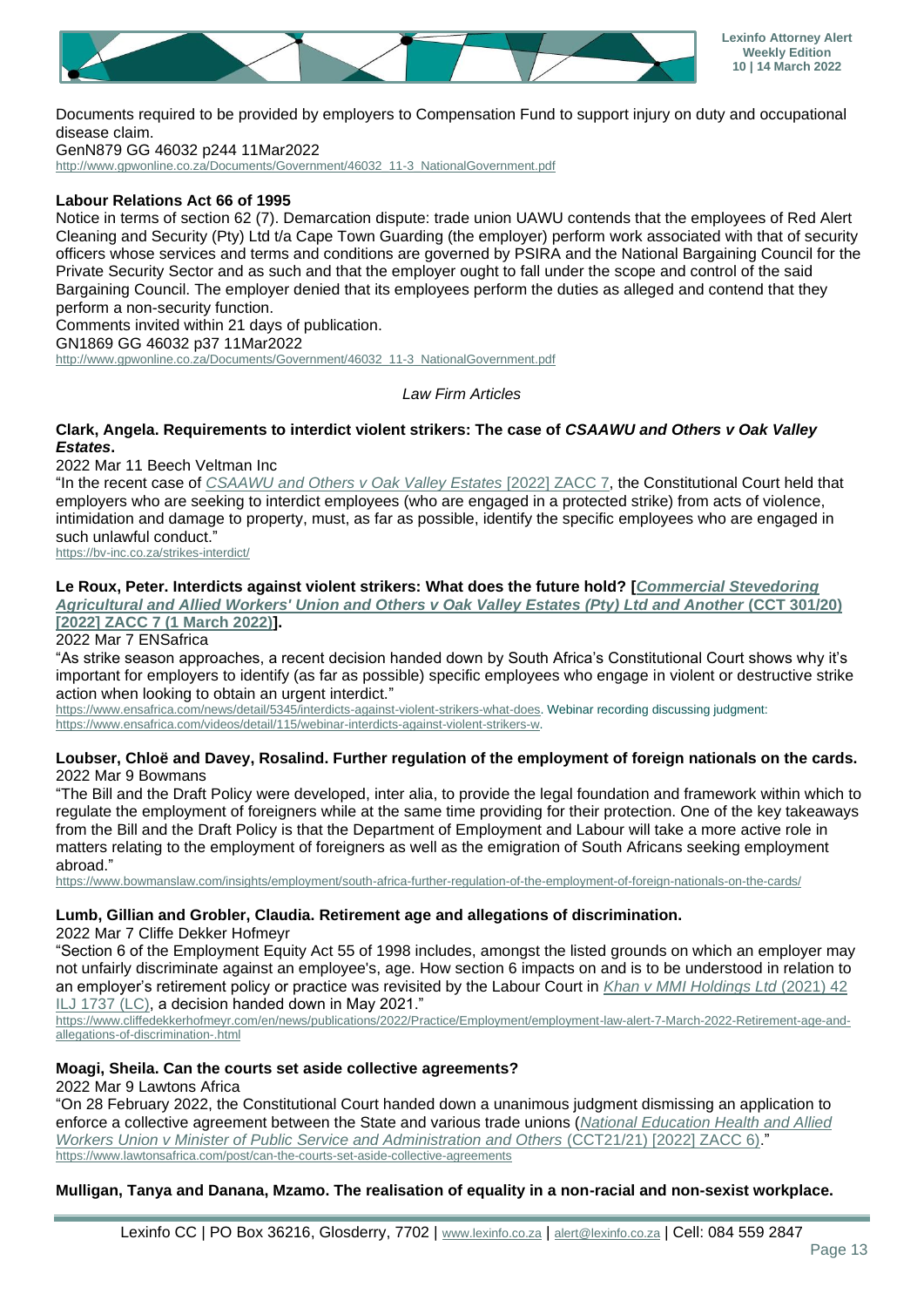

## 2022 Mar 1 Cowan-Harper-Madikizela Attorneys

"In the recent case of *[Ekurhuleni Metropolitan Municipality v J Mabetoa and Others](http://www.saflii.org/za/cases/ZALAC/2022/2.pdf)* (JA17/2021), the Labour Appeal Court had to determine whether the dismissal of a former employee of the Ekurhuleni Metropolitan Municipality was substantively unfair… In the judgment the LAC deplored the LC's approach as it had deviated from the constitutional imperatives which have guided the courts in matters of such a nature."

<https://www.chmlegal.co.za/you-look-you-taste-nice-bed-realisation-equality-non-racial-and-non-sexist-workplace>

#### **Olivier, Johan** *et al***. Strike interdicts: Identify the Oaks, the highest court finds.**

2022 Mar 10 Webber Wentzel

"Recently, the Constitutional Court in *[Commercial Stevedoring Agricultural and Allied Workers' Union and Others v](http://www.saflii.org/za/cases/ZACC/2022/7.pdf)  [Oak Valley Estates \(Pty\) Ltd and Another](http://www.saflii.org/za/cases/ZACC/2022/7.pdf)* (CCT 301/20) [2022] ZACC 7 had to determine whether an employer that is faced with unlawful conduct during a protected strike, can obtain a final interdict against employees participating in strike action. The focus is whether this can be done without linking each employee to the unlawful conduct." <https://www.webberwentzel.com/News/Pages/strike-interdicts-identify-the-oaks-the-highest-court-finds.aspx>

#### **Patel, Aadil and Bouchier, Dylan. Reimbursement claims for COVID-19 tests, unpaid leave, and loss of income under section 73A of the BCEA.**

#### 2022 Mar 7 Cliffe Dekker Hofmeyr

"In the CCMA matter of *Cousins v Bill Buchanan Association* [2022] 1 BALR 46 (CCMA), the disruptions occasioned by the COVID-19 pandemic and the civil unrest of July 2021 gave rise to questions as to who bears the cost of COVID-19 tests required by an employer, whether an employee who has exhausted leave entitlements may nevertheless claim compensation in respect of deductions for unpaid leave despite failing to report for duty, and whether the provisions of section 73A of the BCEA might lay the foundation for loss of earnings claims for an employee's private business."

[https://www.cliffedekkerhofmeyr.com/en/news/publications/2022/Practice/Employment/employment-law-alert-7-March-2022-Reimbursement-claims](https://www.cliffedekkerhofmeyr.com/en/news/publications/2022/Practice/Employment/employment-law-alert-7-March-2022-Reimbursement-claims-for-COVID-19-tests-unpaid-leave-and-loss-of-income-under-section-73A-of-the-BCEA.html)[for-COVID-19-tests-unpaid-leave-and-loss-of-income-under-section-73A-of-the-BCEA.html](https://www.cliffedekkerhofmeyr.com/en/news/publications/2022/Practice/Employment/employment-law-alert-7-March-2022-Reimbursement-claims-for-COVID-19-tests-unpaid-leave-and-loss-of-income-under-section-73A-of-the-BCEA.html)

#### **Skosana, Hlengiwe. Mandatory vaccinations in the workplace.**

2022 Mar 8 Garlicke & Bousfield Inc

"In *[Mulderij v Goldrush Group](https://constitutionallyspeaking.co.za/wp-content/uploads/2022/01/CCMA-Mulderij-v-The-Goldrush-Group.pdf)* the employer had, after consultations with unions, specialists and all of its employees, implemented a Mandatory Vaccination Policy with the intention of protecting its employees by creating a safe environment… Similarly the applicant in *[Kok v Ndaka Security and Services](https://www.groundup.org.za/media/uploads/documents/kok_v_ndaka_security_and_services_2022_fswk2448-21_ccma.pdf)* refused to comply with the employer's policy to either be fully vaccinated or take a weekly COVID test. The employer accordingly decided that he should not return to work until he did so."

<https://www.gb.co.za/news-insights/mandatory-vaccinations-in-the-workplace/>

#### **Van Wyk, Jacques and Plaatjies, Danelle. Continuously raising grievances in the workplace held to be a fair ground for dismissal.**

2022 Mar 8 Werksmans Attorneys

"The dismissal of an employee who had continuously raised employment grievances which were often unfounded or had been resolved on previous occasions, was considered to be substantively and procedurally fair. This was the issue considered by the Commission for Conciliation, Mediation and Arbitration in the case of *Chemical, Energy, Paper, Printing, Wood and Allied Workers' Union obo Mokoena / Sasol Chemical Operations (Pty) Ltd* [2022] BALR 105 (NBCC I)."

<https://www.werksmans.com/legal-updates-and-opinions/continuously-raising-grievances-in-the-workplace-held-to-be-a-fair-ground-for-dismissal/>

## **Van Wyk, Jacques and Plaatjies, Danelle. Dishonesty surrounding the breach of Covid-19 protocols in the workplace is a fair ground for dismissal.**

2022 Mar 8 Werksmans Attorneys

"The dismissal of an employee who had colluded to corroborate a false statement of facts in relation to the breach of Covid-19 protocols by a fellow employee, was considered to be substantively and procedurally fair. This was the issue considered by the Commission for Conciliation, Mediation and Arbitration (CCMA) in the case of *Ntini v In2Food Group (Pty) Ltd* [2022] 2 BALR 177 (CCMA)."

[https://www.werksmans.com/legal-updates-and-opinions/dishonesty-surrounding-the-breach-of-covid-19-protocols-in-the-workplace-is-a-fair](https://www.werksmans.com/legal-updates-and-opinions/dishonesty-surrounding-the-breach-of-covid-19-protocols-in-the-workplace-is-a-fair-ground-for-dismissal/)[ground-for-dismissal/](https://www.werksmans.com/legal-updates-and-opinions/dishonesty-surrounding-the-breach-of-covid-19-protocols-in-the-workplace-is-a-fair-ground-for-dismissal/)

#### **Van Wyk, Jacques and Plaatjies, Danelle. Employees signing mutual separation agreements under duress.** 2022 Mar 8 Werksmans Attorneys

"The dismissal of an employee was found to be fair in the instance where no signs of duress were proven in obtaining a confession of theft and the signing of a mutual separation agreement. A threat of police action does not amount to duress. This was the issue considered by the Commission for Conciliation, Mediation and Arbitration (CCMA) in the case of *Vena and Others / Sanitech* [2022] 2 BALR 209 (CCMA)."

<https://www.werksmans.com/legal-updates-and-opinions/employees-signing-mutual-separation-agreements-under-duress/>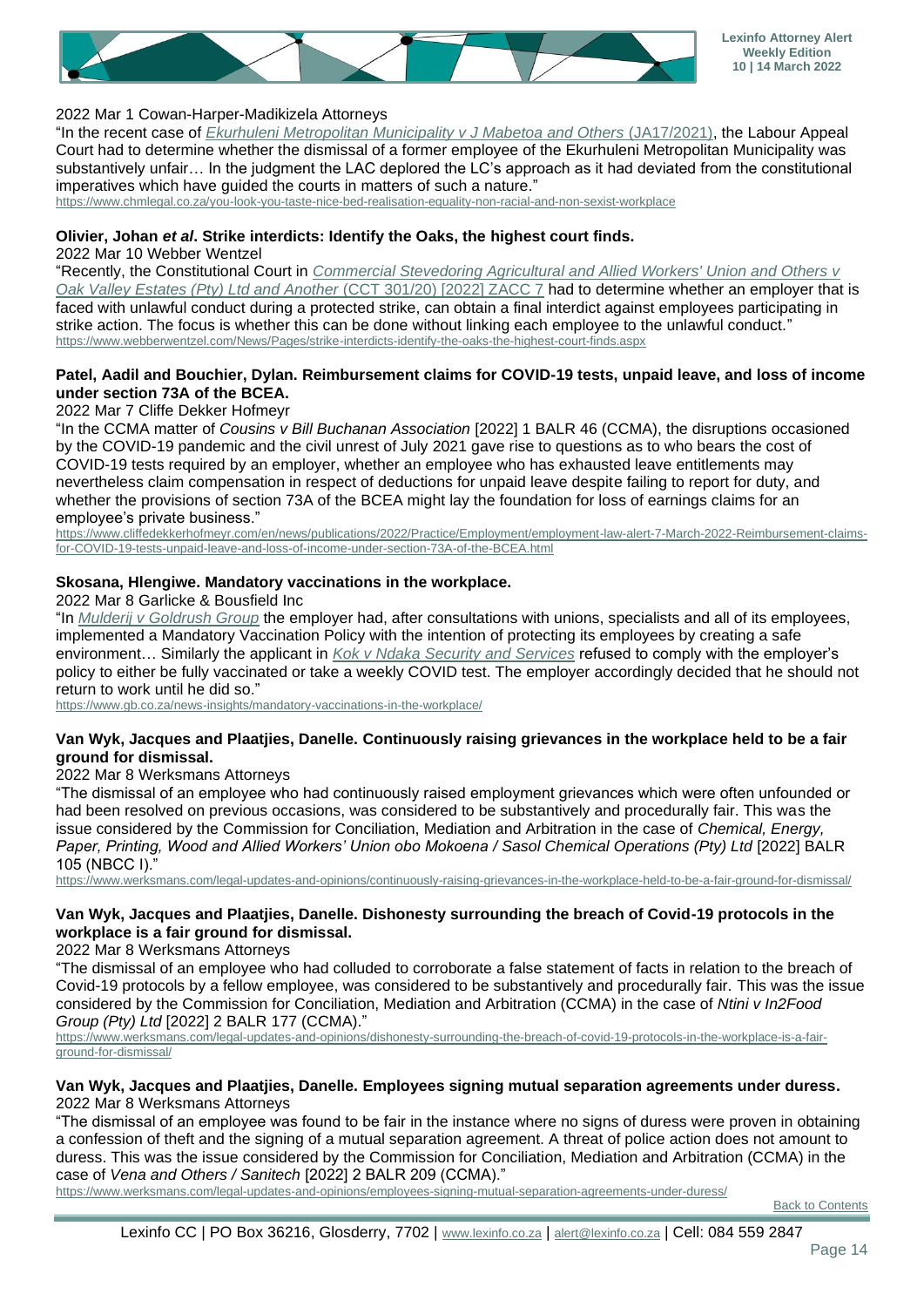

# **ENERGY**

*Case*

### <span id="page-14-0"></span>**Eskom Holdings SOC Ltd v Letsemeng Local Municipality and Others (990/2020) [2022] ZASCA 26 (9 March 2022)**

Electricity Regulation Act 4 of 2006 – Interdict and counter-application – Municipality's obligation to pay for electricity supplied to it by Eskom – Interdict to prevent the interruption of electricity supply for non-payment – Counterapplication to compel payment as agreed to by municipality. <http://www.saflii.org/za/cases/ZASCA/2022/26.pdf>

[Back to Contents](#page-0-0)

# **ENVIRONMENTAL LAW**

*Government Gazette*

<span id="page-14-1"></span>**National Environmental Management: Waste Act 59 of 2008** Draft Industry Waste Tyre Management Plan. Comments invited within 30 days of publication. GN1849 GG 46017 p3 9Mar2022

[https://www.gov.za/sites/default/files/gcis\\_document/202203/46017gon1849.pdf](https://www.gov.za/sites/default/files/gcis_document/202203/46017gon1849.pdf)

#### *Law Firm Articles*

#### **Bonga, Tendai and Rapson, Garyn. Significant shift in environmental landscape anticipated as NEMLAA4 enters home stretch.**

2022 Mar 7 Webber Wentzel

"The long-awaited NEMLAA4 has been sent to the President for signature concluding a 6-year long parliamentary process. NEMLAA4 once signed will introduce higher environmental compliance standards across the board, as well as stricter penalties for environmental transgressions."

<https://www.webberwentzel.com/News/Pages/significant-shift-in-environmental-landscape-anticipated-as-NEMLAA4-enters-home-stretch.aspx>

#### **Reid, Allan; Werner, Margo-Ann and Ackermann, Anton. Landowner consent for an environmental authorisation for mining activities.**

2022 Mar 9 Cliffe Dekker Hofmeyr

"The National Environmental Management Act 107 of 1998 (NEMA), 2014 Environmental Impact Assessment Regulations were subject to a number of amendments which came into effect on 11 June 2021. One significant amendment to the EIA Regulations was the deletion of Regulation 39(2)*(b)* which exempted an applicant for an Environmental Authorisation for mining activities from having to obtain landowner consent."

[https://www.cliffedekkerhofmeyr.com/en/news/publications/2022/Practice/Environmental/environmental-mining-and-minerals-9-march-Landowner](https://www.cliffedekkerhofmeyr.com/en/news/publications/2022/Practice/Environmental/environmental-mining-and-minerals-9-march-Landowner-consent-for-an-environmental-authorisation-for-mining-activities.html)[consent-for-an-environmental-authorisation-for-mining-activities.html](https://www.cliffedekkerhofmeyr.com/en/news/publications/2022/Practice/Environmental/environmental-mining-and-minerals-9-march-Landowner-consent-for-an-environmental-authorisation-for-mining-activities.html)

*Parliamentary Bill*

#### **Marine Oil Pollution (Preparedness, Response and Cooperation) Bill 10 of 2022**

"To give effect to the International Convention on Oil Pollution Preparedness, Response and Cooperation, 1990; and to provide for matters connected therewith."

<span id="page-14-2"></span>[https://pmg.org.za/files/B10-2022\\_Marine\\_Oil\\_Pollution\\_Preparedness.pdf](https://pmg.org.za/files/B10-2022_Marine_Oil_Pollution_Preparedness.pdf)

[Back to Contents](#page-0-0)

## **FILMS AND PUBLICATIONS**

*Law Firm Articles*

#### **Collett, Carla and Leibowitz, Cindy. Controversial Films and Publications Amendment Act becomes operational.**

2022 Mar 7 Webber Wentzel

"Many commentators are concerned that the recently introduced Films and Publications Amendment Act designed to address the dangers of the online world, raises some internet censorship concerns."

<https://www.webberwentzel.com/News/Pages/controversial-films-and-publications-amendment-act-becomes-operational.aspx>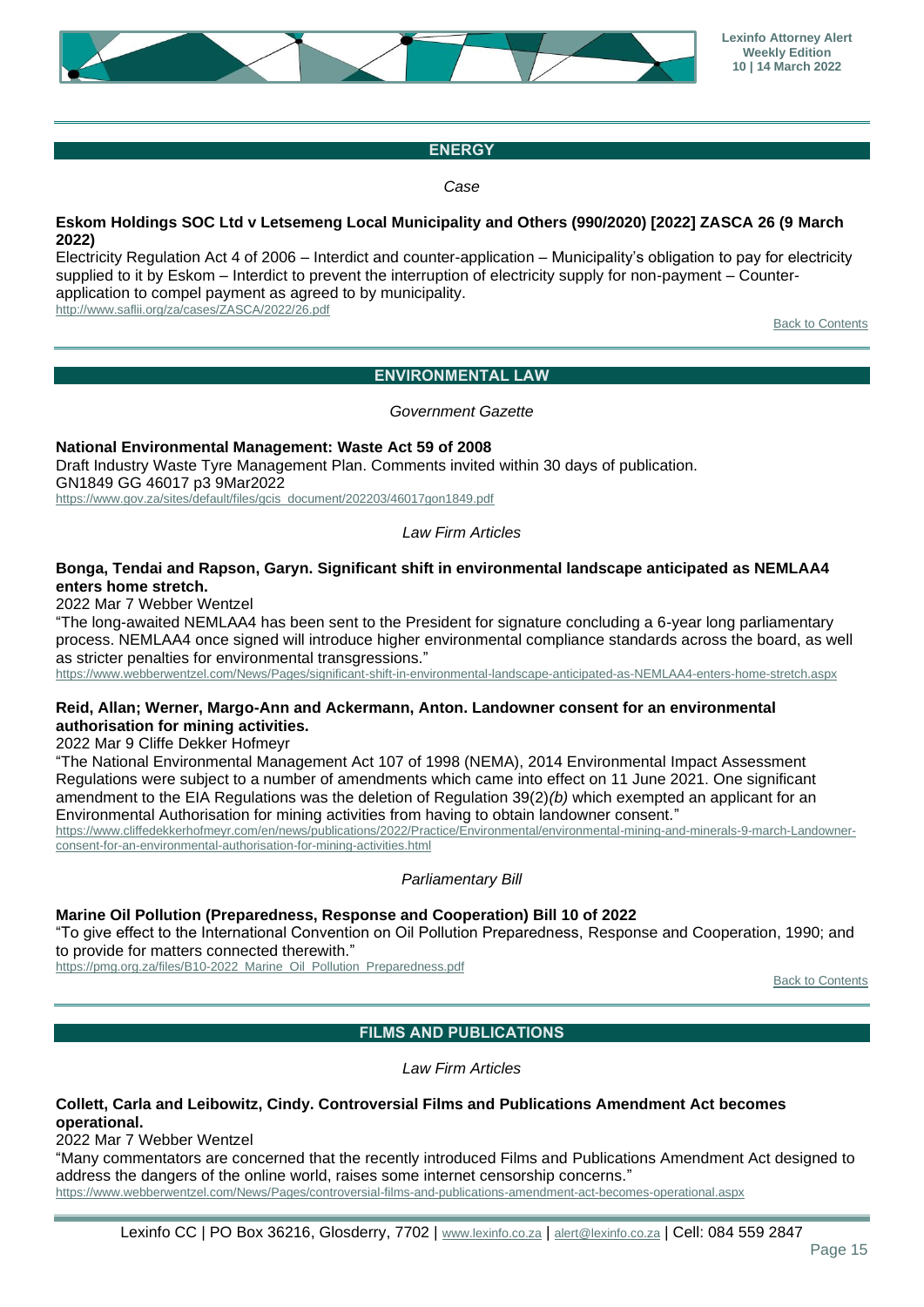

#### **Wrensch, Jesse-Lee. The Film and Publications Amendment Act is here – Now what?** 2022 Mar 10 Michalsons

"The President of South Africa has proclaimed that the Film and Publications Amendment Act commences on 1 March 2022. The Act gives the Film and Publications Board (FPB) more power to enforce the Act. Now that the Film and Publications Amendment Act has commenced, you may have questions like: what does the law mean to me? Who does it impact? How will the FPB perform their mandate?"

<span id="page-15-0"></span><https://www.michalsons.com/blog/alert-the-film-and-publications-amendment-act-is-here-now-what/56248>

[Back to Contents](#page-0-0)

#### **FINANCIAL LAW**

#### *Government Gazettes*

#### **Currency and Exchanges Act 9 of 1933**

Notice and order of forfeiture:

- Ajumobi Kudus Odukoya. GenN871 GG 46019 p3 9Mar2022 [https://www.gov.za/sites/default/files/gcis\\_document/202203/46019gen871.pdf](https://www.gov.za/sites/default/files/gcis_document/202203/46019gen871.pdf)
- Casen van Int Trading (Pty) Limited. GenN873 GG 46021 p3 9Mar2022 [http://www.gpw.gov.za/Documents/Government/46021\\_09-03\\_SARB.pdf](http://www.gpw.gov.za/Documents/Government/46021_09-03_SARB.pdf)
- Mr Isaac Godfrey. GenN875 GG 46029 p3 11Mar2022 [http://www.gpwonline.co.za/Documents/Government/46029\\_11-03\\_SARB.pdf](http://www.gpwonline.co.za/Documents/Government/46029_11-03_SARB.pdf)
- Mrs Julinda Rosetta Godrey. GenN877 GG 46030 p3 11Mar2022 [http://www.gpwonline.co.za/Documents/Government/46030\\_11-03\\_SARB.pdf](http://www.gpwonline.co.za/Documents/Government/46030_11-03_SARB.pdf)
- NN Trading Logistics (Pty) Limited. GenN868 GG 46012 p3 7Mar2022 [https://www.gov.za/sites/default/files/gcis\\_document/202203/46012gen868.pdf](https://www.gov.za/sites/default/files/gcis_document/202203/46012gen868.pdf)
- Thato Leshaba. GenN872 GG 46020 9Mar2022 [http://www.gpw.gov.za/Documents/Government/46020\\_09-03\\_SARB.pdf](http://www.gpw.gov.za/Documents/Government/46020_09-03_SARB.pdf)

*Journal Article*

#### **Qumba, Mmiselo Freedom. A comparative analysis of the Twin Peaks model of financial regulation in South Africa and the United Kingdom.**

2022 139(1) South African Law Journal p78

"This article examines the recent adoption of the Twin Peaks model by the United Kingdom and South Africa… This article warns that, given the potential overlaps and high levels of co-operation required between the different regulatory bodies in South Africa, there could be detrimental consequences if this complicated financial regulation regime is not properly managed."

#### *Law Firm Article*

**De Villiers, Dawid** *et al***. Financial services regulation – Monthly update: February 2022.**

2022 Mar 7 Webber Wentzel

<span id="page-15-1"></span><https://www.webberwentzel.com/News/Pages/financial-services-regulation-monthly-update-february-2022.aspx>

[Back to Contents](#page-0-0)

## **GAMBLING AND LOTTERIES**

*Government Gazette*

**Gauteng Gambling Act, 1995**

Application for an amendment of licence: Omega Gaming SA (Pty) Ltd.

GenN882 GG 46032 p253 11Mar2022

[http://www.gpwonline.co.za/Documents/Government/46032\\_11-3\\_NationalGovernment.pdf](http://www.gpwonline.co.za/Documents/Government/46032_11-3_NationalGovernment.pdf)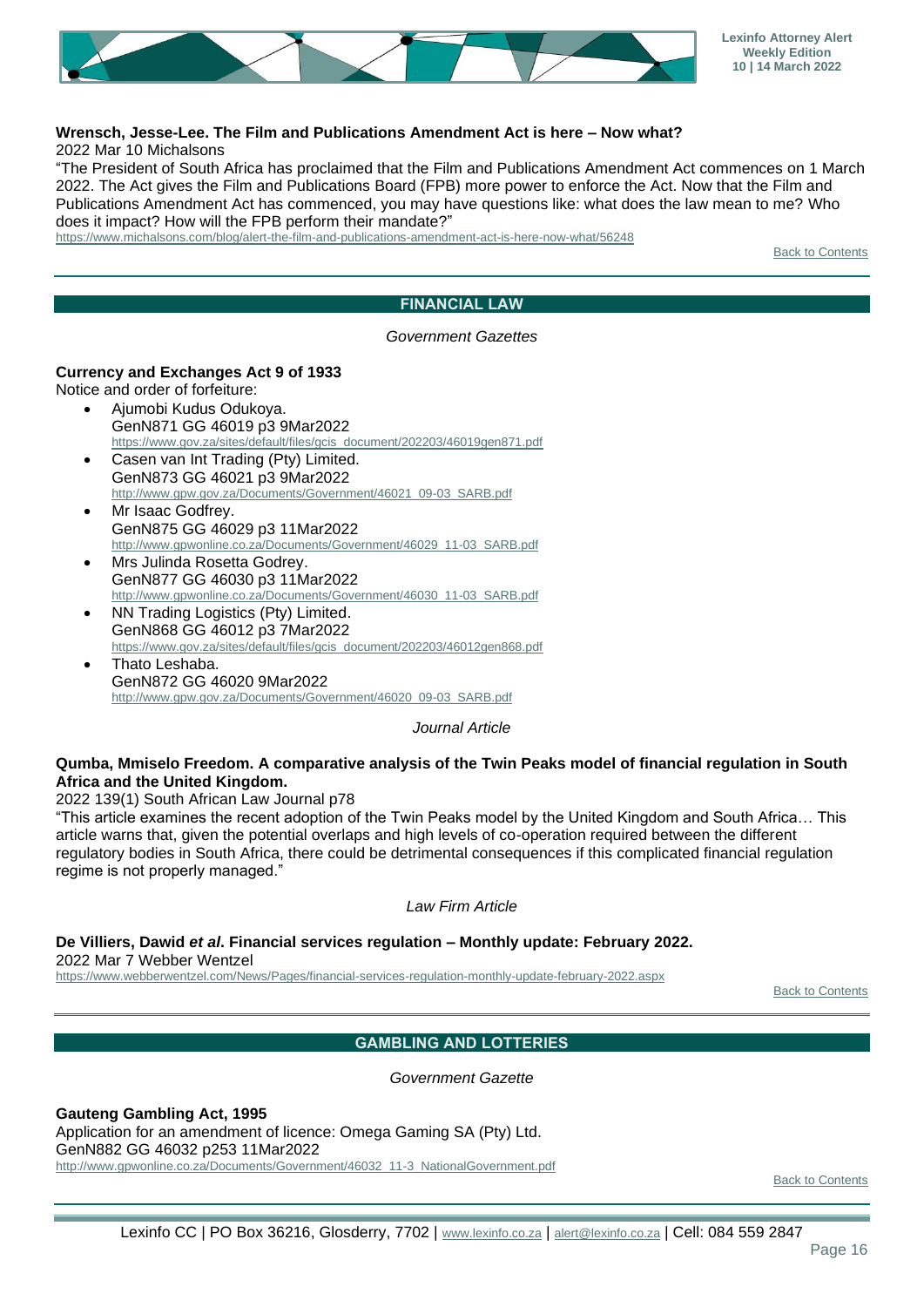

## **HOUSING**

### *Government Gazette*

<span id="page-16-0"></span>**Housing Act 107 of 1997** Nominations of persons to serve as members of Ministerial advisory panel. GN1871 GG 46032 p41 11Mar2022 [http://www.gpwonline.co.za/Documents/Government/46032\\_11-3\\_NationalGovernment.pdf](http://www.gpwonline.co.za/Documents/Government/46032_11-3_NationalGovernment.pdf)

[Back to Contents](#page-0-0)

# **INFRASTRUCTURE**

*Government Gazettes*

<span id="page-16-1"></span>**Critical Infrastructure Protection Act 8 of 2019** Date of commencement of sections 1, 2, 3, 4, 5, 6, 7(1)(*b*), 7(3), 7 (4), 7(5), 8, 9(1), 9(2), 12, 14(5), 14(6), 14(7), 15, 27(1), 27(5), 27(7) & 27(8): 30 April 2022. Proc54 GG 46024 p3 10Mar2022 [https://www.gov.za/sites/default/files/gcis\\_document/202203/46024proc54.pdf](https://www.gov.za/sites/default/files/gcis_document/202203/46024proc54.pdf)

**Infrastructure Development Act 23 of 2014** South Africa's National Infrastructure Plan 2050: Phase 1. *Correction Notice: This Gazette is replacing [Gazette No. 46028 that was Published on the 11th of March 2022 with](http://www.gpwonline.co.za/Documents/Government/46028_11-03_PublicWorksInfrastructure.pdf)  [Government Notice No. 1852](http://www.gpwonline.co.za/Documents/Government/46028_11-03_PublicWorksInfrastructure.pdf)* GN1874 GG 46033 p3 11Mar2022 [http://www.gpwonline.co.za/Documents/Government/46033\\_11-03\\_PublicWorksInfrastructure.pdf](http://www.gpwonline.co.za/Documents/Government/46033_11-03_PublicWorksInfrastructure.pdf)

[Back to Contents](#page-0-0)

# **INSOLVENCY**

*Case*

#### <span id="page-16-2"></span>**Ngcongo and Another v Voltex (Pty) Ltd** *In re***: Voltex (Pty) Ltd v IEC Contractors CC and Another (9813/2021) [2022] ZAGPJHC 122 (7 March 2022)**

Application for rescission of final liquidation order – Indebtedness for goods sold and delivered – Respondent failed to make out case showing that payment extinguishing indebtedness has been made for relevant period – Dismissed. <http://www.saflii.org/za/cases/ZAGPJHC/2022/122.pdf>

*Law Firm Article*

## **Bester, Eugene; Mabhena, Nomlayo and Zungu, Alpha Mthokozisi. To wind up or not to wind up: The narrow discretion of the courts.**

2022 Mar 9 Cliffe Dekker Hofmeyr

"In accordance with the so-called "*Badenhorst Rule*"…, it is trite that winding up (liquidation) proceedings are not to be used to enforce payment of a debt that is disputed on bona fide and reasonable grounds. Where, however, the respondent's indebtedness has been established, the onus is on it to show that this indebtedness is in indeed disputed on bona fide and reasonable grounds. In the recent case of *[Afgri Operations Ltd v Hamba Fleet \(Pty\) Ltd](http://www.saflii.org/za/cases/ZASCA/2017/24.pdf)* [2022 \(1\) SA 91 \(SCA\)](http://www.saflii.org/za/cases/ZASCA/2017/24.pdf) the Supreme Court of Appeal (SCA) was called upon to determine whether the existence of a counterclaim constituted sufficient grounds to refuse an order for winding up."

[https://www.cliffedekkerhofmeyr.com/en/news/publications/2022/Sector/Business/Business-Rescue-Restructuring-Insolvency-Newsletter-9-March-](https://www.cliffedekkerhofmeyr.com/en/news/publications/2022/Sector/Business/Business-Rescue-Restructuring-Insolvency-Newsletter-9-March-To-wind-up-or-not-to-wind-up-The-narrow-discretion-of-the-courts.html)[To-wind-up-or-not-to-wind-up-The-narrow-discretion-of-the-courts.html](https://www.cliffedekkerhofmeyr.com/en/news/publications/2022/Sector/Business/Business-Rescue-Restructuring-Insolvency-Newsletter-9-March-To-wind-up-or-not-to-wind-up-The-narrow-discretion-of-the-courts.html)

**[Back to Contents](#page-0-0)** 

# **INTELLECTUAL PROPERTY**

*Journal Article*

<span id="page-16-3"></span>**Karjiker, Sadulla. Hyperlinking and copyright.**

2022 139(1) South African Law Journal p181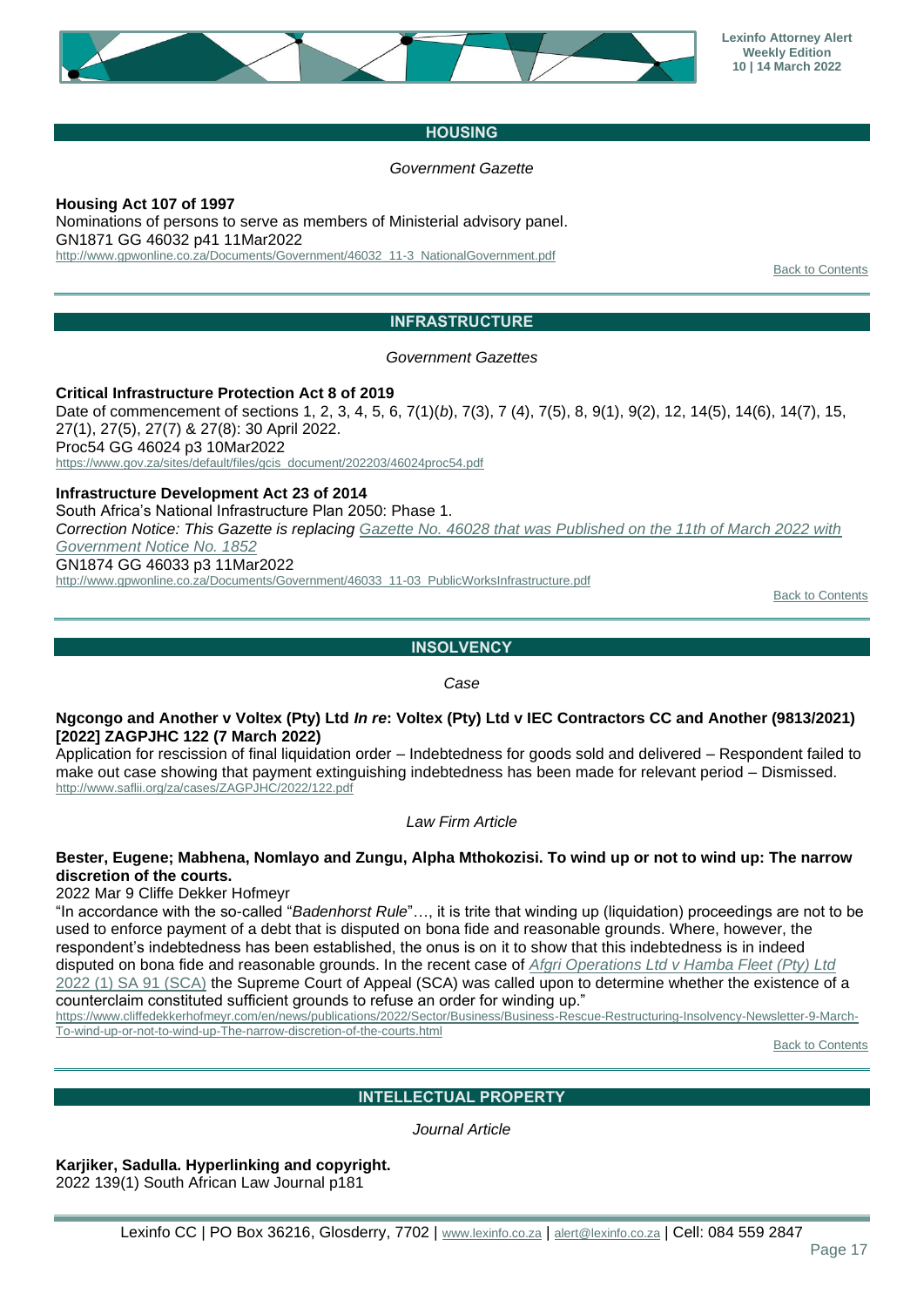

"This article critically considers the legality of hyperlinking to copyright-protected material on the Internet. It considers the position with respect to standard hyperlinks, and attempts to provide a possible approach in light of the proposed introduction of two new exclusive rights, namely (i) the right of communication to the public; and (ii) the makingavailable right. These new exclusive rights appear to be an attempt to amend the South African Copyright Act in order to give effect to the 1996 WIPO Copyright Treaty, which sought to 'digitise' copyright law in light of the digital technology that had developed."

#### *Law Firm Article*

#### **Moodley, Darshan and Bawa, Aniqa. The tea on NFT's, IP and Web 3.**

2022 Mar 8 Adams & Adams

"From a copyright perspective, direct infringement of a copyright protected work (e.g. artistic work) can occur when reproduced or adapted into an NFT without authorisation from the copyright owner. Copyright infringement is likely to be as prevalent as trade mark infringement proceedings in the NFT sphere, given that artistic and literary works are among the assets which typically underlie NFTs."

<span id="page-17-0"></span><https://www.adams.africa/intellectual-property/the-tea-on-nfts-ip-and-web-3/>

[Back to Contents](#page-0-0)

#### **INTERNATIONAL LAW**

#### *Journal Articles*

#### **Dyani-Mhango, Ntombizozuko. Revisiting personal immunities for incumbent foreign heads of state in South Africa in light of the** *Grace Mugabe* **decision.**

2021 (2) African Human Rights Law Journal p1135

"In the *[Grace Mugabe](http://www.saflii.org/za/cases/ZAGPPHC/2018/534.pdf)* decision in which the conclusion was arrived at that Grace Mugabe was not entitled to spousal immunity by virtue of being the wife of the then incumbent foreign head of state, Vally J remarked that the late former President Mugabe would not have been entitled to immunity had he been accused of committing the assault. This article analyses this remark and its potential negative impact on South Africa's relationship with other African states." [http://www.ahrlj.up.ac.za/images/ahrlj/2021/volume\\_2/AHRLJ%202\\_2021%20Mhango.pdf](http://www.ahrlj.up.ac.za/images/ahrlj/2021/volume_2/AHRLJ%202_2021%20Mhango.pdf)

#### **Jordaan, Eduard. Worthy of membership? Rwanda and South Africa on the United Nations Human Rights Council.**

2021 (2) African Human Rights Law Journal p907

"The election of human rights-abusing states to the human rights bodies of the United Nations has long been a source of dissatisfaction. There have been repeated calls that such states should not be members of the UN Human Rights Council. This article compares the HRC records of Rwanda, an authoritarian state, with that of South Africa, a liberal democracy."

[http://www.ahrlj.up.ac.za/images/ahrlj/2021/volume\\_2/AHRLJ%202\\_2021%20Jordaan.pdf](http://www.ahrlj.up.ac.za/images/ahrlj/2021/volume_2/AHRLJ%202_2021%20Jordaan.pdf)

[Back to Contents](#page-0-0)

**LAND AND PROPERTY LAW**

<span id="page-17-1"></span>See also: [Sectional Titles](#page-22-4)

*Cases*

#### **Koosimile v Mahomed and Others (2022/6409) [2022] ZAGPJHC 114 (3 March 2022)**

Application for spoliation order in terms of Uniform Rules of Court, Rule 6(12)*(a)* – Applicant (previous owner) seeking restoration of possession of property – Property purchased by respondents at public auction pursuant to warrant of execution – Respondents' denial that applicant had no permission to be in occupation of property until end of February 2022 not supported by objective facts – Applicant entitled to spoliation order. <http://www.saflii.org/za/cases/ZAGPJHC/2022/114.pdf>

#### **Mare and Others v Akarana Home Owners Association and Others (10147/2019) [2022] ZAWCHC 20 (28 February 2022)**

Application for order for appointment of administrator to control respondents' affairs – Voting rights – Validity of appointment of certain members as trustees – Whether appointment of administrator rational – *Oudekraal* principle – Inappropriate to appoint administrator for interim period before pending action proceedings – Application and counterapplication dismissed.

<http://www.saflii.org/za/cases/ZAWCHC/2022/20.pdf>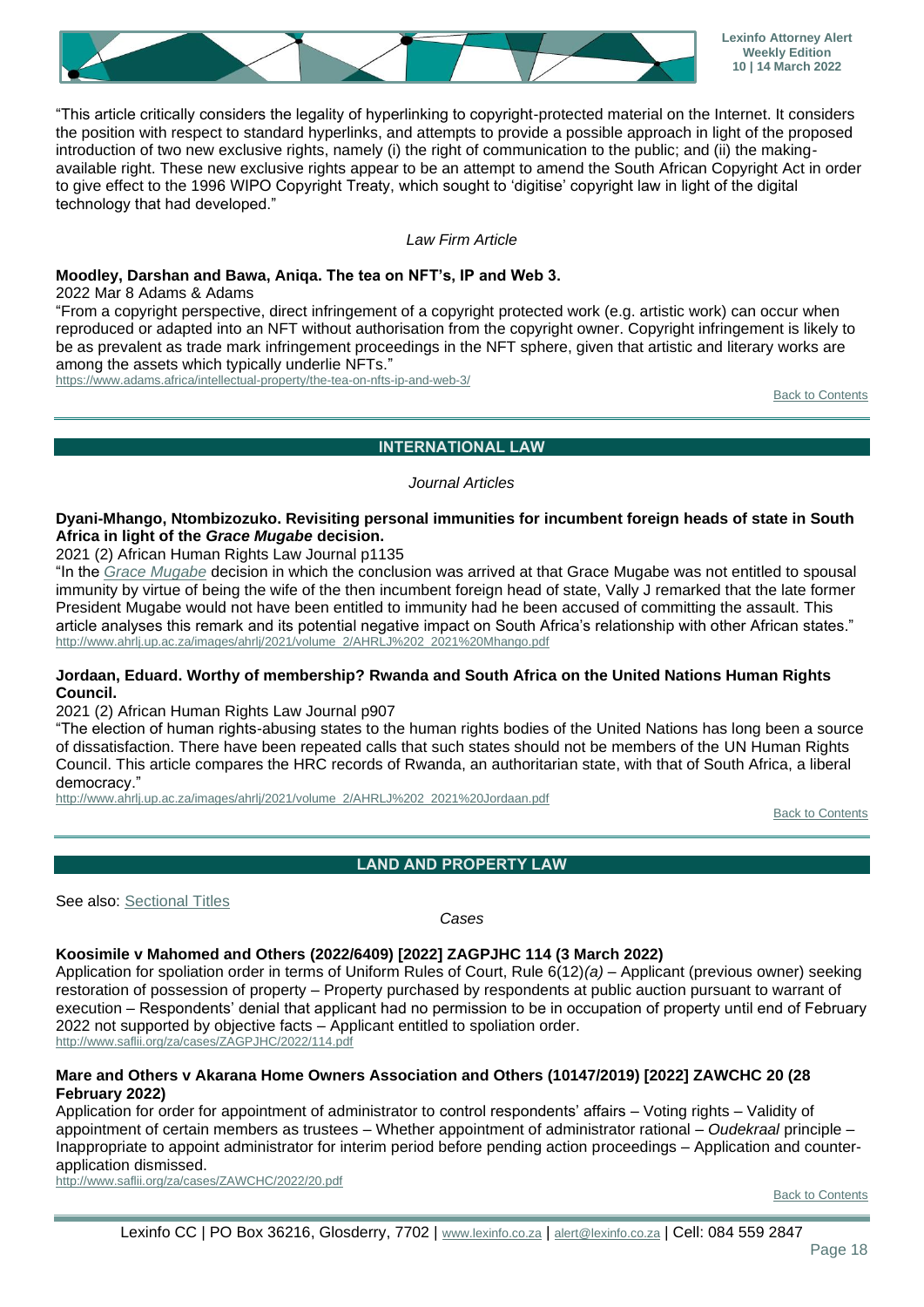

# **LEGAL AID**

*Government Gazette*

#### <span id="page-18-0"></span>**Legal Aid South Africa Act 39 of 2014**

Legal Aid Manual: Notice of tabling in Parliament of amendments. The amendments take effect 60 days after publication of this notice.

GenN 870 GG 46018 p3 9March 2022

<span id="page-18-1"></span>[https://www.gov.za/sites/default/files/gcis\\_document/202203/46018gen870.pdf](https://www.gov.za/sites/default/files/gcis_document/202203/46018gen870.pdf)

[Back to Contents](#page-0-0)

# **LEGAL PROFESSIONALS**

# **Pick of the Month from our monthly Practice Management Alert (February 2022)**

- **Molatseli, Leah. Data is the new gold, how are you managing your legal department's data?** 2022 Feb 15 Legal Business World <https://www.legalbusinessworld.com/post/data-is-the-new-gold-how-are-you-managing-your-legal-department-s-data>
- **The Legal Tech to English Dictionary – Above The Law, 2022.** Download [here.](https://f.hubspotusercontent30.net/hubfs/470182/Legal%20Tech%20Dictionary_FINAL.pdf)

*Read more about the Lexinfo Practice Management Alert at* [https://www.lexinfo.co.za/lexinfo-practice](https://www.lexinfo.co.za/lexinfo-practice-management-alert)[management-alert](https://www.lexinfo.co.za/lexinfo-practice-management-alert)

[Back to Contents](#page-0-0)

#### **LOCAL GOVERNMENT**

*Law Firm Article*

<span id="page-18-2"></span>**Moosajee, Aslam and Makan, Vishana. Powers of the Provincial Executive arm of government to intervene and dissolve a municipality [***[Premier, Gauteng and Others v Democratic Alliance and Others; All Tshwane](http://www.saflii.org/za/cases/ZACC/2021/34.pdf)  [Councillors who are Members of the Economic Freedom Fighters and Another v Democratic Alliance and](http://www.saflii.org/za/cases/ZACC/2021/34.pdf)  [Others; African National Congress v Democratic Alliance and Others](http://www.saflii.org/za/cases/ZACC/2021/34.pdf)* **(CCT 82/20; CCT 91/20) [2021] ZACC 34 [\(4 October 2021\)\]](http://www.saflii.org/za/cases/ZACC/2021/34.pdf).**

2022 Mar 8 ENSafrica

"The South African Constitutional Court dealt with a dispute between organs of state in the provincial and local government spheres, where it considered the powers of a provincial executive to intervene and dissolve a municipality in terms of section 139(1)*(c)* of the Constitution. Specifically, the matter involved the decision that the City of Tshwane Metropolitan Municipal Council failed or was unable to fulfil its executive obligations in terms of the Constitution and related legislation."

<span id="page-18-3"></span><https://www.ensafrica.com/news/detail/5348/powers-of-the-provincial-executive-arm-of-gov>

[Back to Contents](#page-0-0)

# **MARITIME LAW**

#### *Government Gazette*

**Merchant Shipping Act 57 of 1951**

Draft Merchant Shipping (Construction and Equipment of Fishing Vessels of 24metres in length and over): Regulations, 2022. Comments invited within 30 days of publication. GenN883 GG 46032 p254 11Mar2022 [http://www.gpwonline.co.za/Documents/Government/46032\\_11-3\\_NationalGovernment.pdf](http://www.gpwonline.co.za/Documents/Government/46032_11-3_NationalGovernment.pdf)

*Journal Article*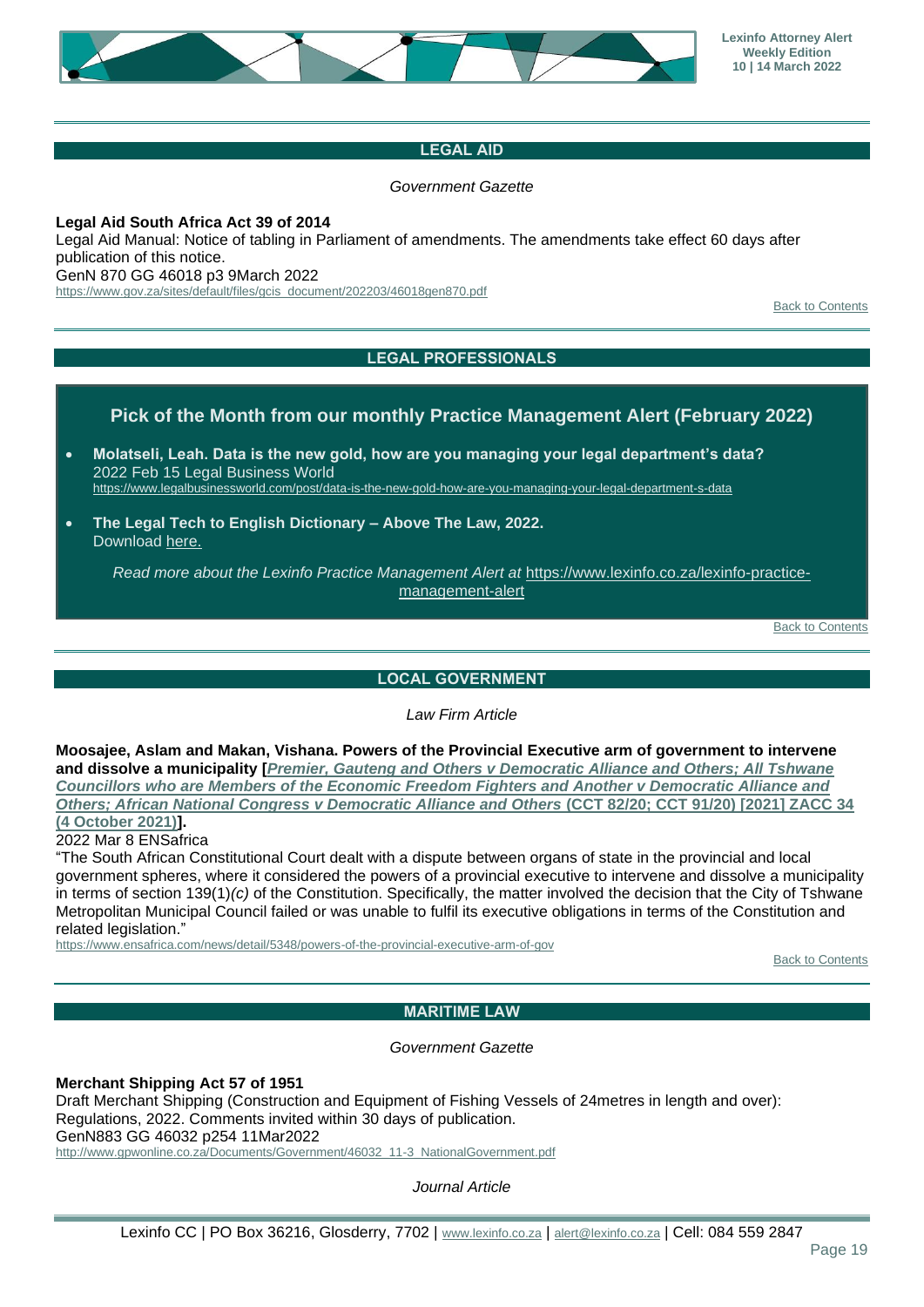

# **Wallis, Malcolm. Where do we belong? The plight of plaintiffs with small maritime claims.**

2022 139(1) South African Law Journal p205

"Is a claim falling within the definition of a 'maritime claim' in terms of s 1 of the Admiralty Jurisdiction Regulation Act 105 of 1983 and also within s 29(1) of the Magistrates' Courts Act 32 of 1944 capable of being pursued in the magistrates' courts? In *[World Net Logistics \(Pty\) Ltd v Donsantel 133 CC and Another](http://www.saflii.org/za/cases/ZAKZPHC/2019/78.pdf) 2020 (3) SA 542 (KZP)* the full court in KwaZulu-Natal held that such claims must be pursued within the exclusive admiralty jurisdiction of the high court. The article submits that this is incorrect and disregards the history of the Admiralty Jurisdiction Regulation Act, amounts *pro tanto* to an implied repeal of the relevant section of the Magistrates' Courts Act, and is inconsistent with the principles of statutory interpretation applied by our courts."

#### *Parliamentary Bill*

#### **Marine Oil Pollution (Preparedness, Response and Cooperation) Bill 10 of 2022**

"To give effect to the International Convention on Oil Pollution Preparedness, Response and Cooperation, 1990; and to provide for matters connected therewith."

<span id="page-19-0"></span>[https://pmg.org.za/files/B10-2022\\_Marine\\_Oil\\_Pollution\\_Preparedness.pdf](https://pmg.org.za/files/B10-2022_Marine_Oil_Pollution_Preparedness.pdf)

[Back to Contents](#page-0-0)

#### **MEDICAL LAW**

#### *Government Gazettes*

**Dental Technicians Act 19 of 1979** Regulations relating to the registration of dental laboratories and related matters: Amendment. GN1870 GG 46032 p38 11Mar2022 [http://www.gpwonline.co.za/Documents/Government/46032\\_11-3\\_NationalGovernment.pdf](http://www.gpwonline.co.za/Documents/Government/46032_11-3_NationalGovernment.pdf)

**Health Professions Act 56 of 1974** Rules relating to the registration by medical practitioners and dentists of additional qualifications. BN224 GG 46032 p526 11Mar2022 [http://www.gpwonline.co.za/Documents/Government/46032\\_11-3\\_NationalGovernment.pdf](http://www.gpwonline.co.za/Documents/Government/46032_11-3_NationalGovernment.pdf)

#### **Medical Schemes Act 131 of 1998**

- List of Registered Schemes for 2022. GenN880 GG 46032 p246 11Mar2022 [http://www.gpwonline.co.za/Documents/Government/46032\\_11-3\\_NationalGovernment.pdf](http://www.gpwonline.co.za/Documents/Government/46032_11-3_NationalGovernment.pdf)
- Adjustment to fees Payable to Brokers. GenN882 GG 46032 p252 11Mar2022 [http://www.gpwonline.co.za/Documents/Government/46032\\_11-3\\_NationalGovernment.pdf](http://www.gpwonline.co.za/Documents/Government/46032_11-3_NationalGovernment.pdf)

#### *Journal Articles*

#### **Blaauw, D.** *et al***. Introducing an Ethics Framework for health priority-setting in South Africa on the path to universal health coverage.**

2022 112(3) Mar South African Medical Journal

"The COVID-19 pandemic demonstrates that having such a framework would have been helpful in making a number of critical decisions, for example in the pricing, procurement and allocation of vaccines, treatments, oxygen and critical care beds for COVID-19, as well as for procurement and allocation of personal protective equipment. In the context of a constrained budget and severe hardship caused by the pandemic, going forward, careful priority-setting using local ethics and values is essential. This Framework will assist this process."

<http://www.samj.org.za/index.php/samj/article/view/13536/10069>

#### **McQuoid-Mason, D.J. Liability of doctors based on negligence for culpable homicide: No need to change the law concerning medical negligence or to establish special medical malpractice courts – Use mediation and medical assessors instead.**

#### 2022 112(3) Mar South African Medical Journal

"Doctors need not fear making admissions during mediation proceedings in civil matters, because legislation provides that such admissions and evidence may not be used in subsequent civil actions. The Chief Justice can also issue a practice directive that all presiding officers must appoint medicolegal experts as assessors in medical malpractice cases. The medical profession can assist the process by arranging a panel of such experts who can be called upon to serve as assessors by the courts."

<http://www.samj.org.za/index.php/samj/article/view/13491/10022>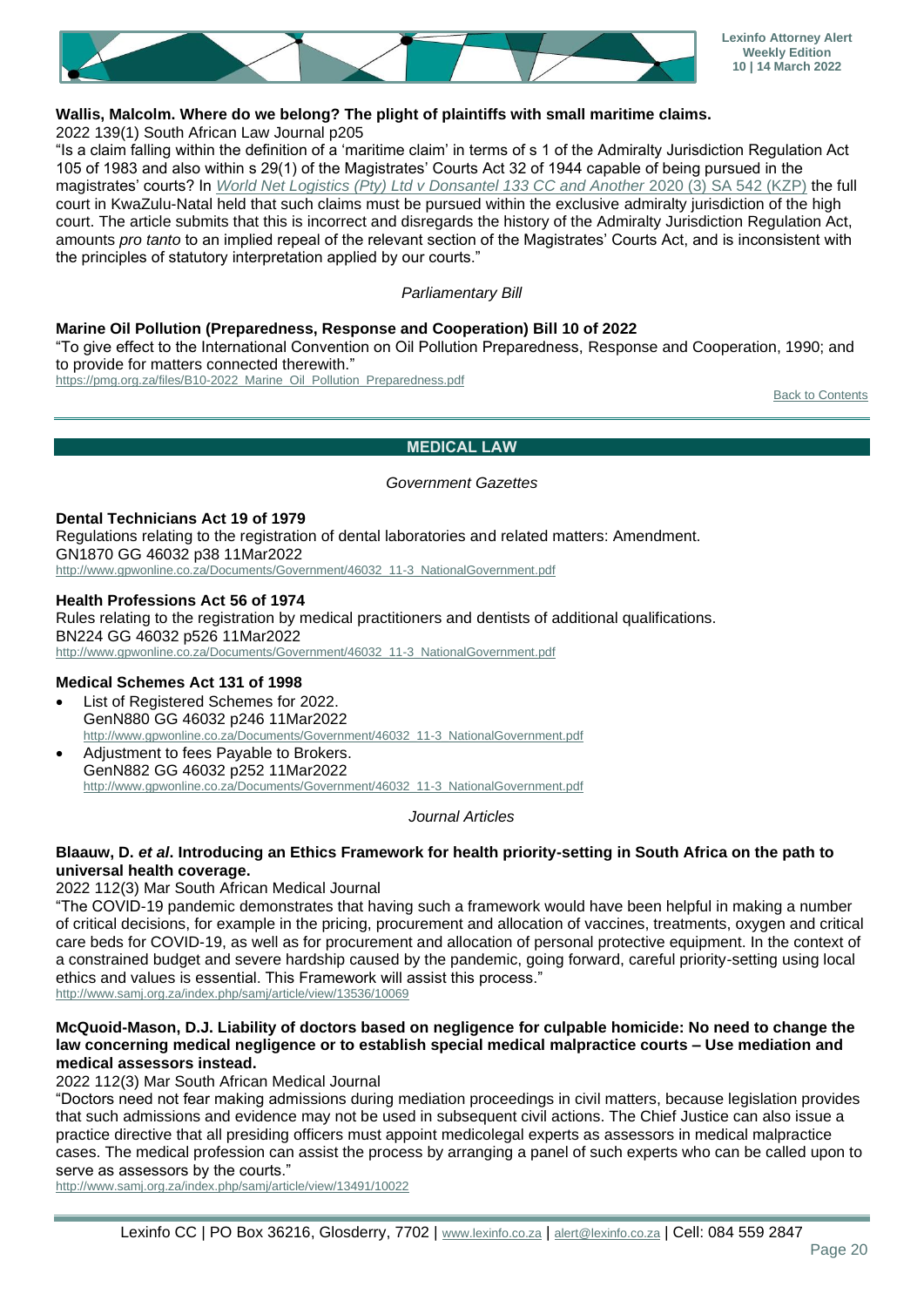

#### **Richter, Marlise.; Nokhepheyi, Yanga. and Hassan, Fatima. When secrecy and expert advice collide in a pandemic: Access to information and the National Department of Health's tardy publication of Ministerial Advisory Committee advisories.**

2022 112(3) Mar South African Medical Journal

"[I]n May 2020, the media house News24 submitted two Promotion of Access to Information Act… requests to the NDoH for access to the MAC advisories and to the 'detailed Covid-19 data collected'. In July 2020, the MoH stated that the NDoH would not release the advisories as they 'did not represent the government's final position on the issues under discussion and that it was necessary to appreciate government's complex policy formation process." <http://www.samj.org.za/index.php/samj/article/view/13524/10056>

## **Van Zyl, Gert U.; Dramowski, Angela and Preiser, Wolfgang. Pandemic escape plan: Discontinuing policies that have reached their expiry date.**

2022 112(3) Mar South African Medical Journal

"[A]lthough breakthrough infection in previously vaccinated individuals might be beneficial, it could still cause serious disease in those who are poor vaccine responders. Emphasis must therefore be placed on protecting those who are least likely to be protected well through vaccination, rather than preventing SARSCoV-2 transmission in the general population, which is neither feasible nor necessary."

<http://www.samj.org.za/index.php/samj/article/view/13489/10020>

*Law Firm Article*

## **Grant, Tyron** *et al***.** *The Life Sciences Law Review***:** *South Africa***.**

2022 Feb 23 Spoor & Fisher

"The Medicines Act is administered by the South African Health Products Regulatory Authority (SAHPRA), which took over administration of the Medicines Act from its predecessor, the Medicines Control Council (MCC). The MCC, and later the SAHPRA, have issued a number of guidelines relating to all aspects of approval of medicines." <https://thelawreviews.co.uk/title/the-life-sciences-law-review/south-africa>

[Back to Contents](#page-0-0)

#### **MINING LAW**

#### *Case*

#### <span id="page-20-0"></span>**Adams and Others v Minister of Mineral Resources and Energy and Others (1306/22) [2022] ZAWCHC 24 (1 March 2022)**

Application for order interdicting third, fourth and sixth respondents from commencing, alternatively continuing, their seismic survey along west and south-west coasts of South Africa in terms of reconnaissance permit pending outcome of internal appeal against grant of permit and outcome of part B of this application – Lawfulness of permit granted by Minister in terms of Mineral and Petroleum Resources Development Act 28 of 2002, s 74 – Legality of commencement of survey – Apprehension of irreparable harm related to marine and bird life, food security and applicant's livelihoods and cultural rights – Public interest – Respondents interdicted from continuing seismic survey pending outcome of appeal.

<span id="page-20-1"></span><http://www.saflii.org/za/cases/ZAWCHC/2022/24.pdf>

[Back to Contents](#page-0-0)

## **PERSONS AND FAMILY LAW**

*Case*

## **MNB v MMP (9368/2019) [2022] ZAGPJHC 128 (3 March 2022)**

Husband and wife – Grounds for divorce – Irretrievable breakdown – Forfeiture of benefits of marriage – Divorce Act 70 of 1979, s 9(1) – Factors to be considered in determining whether to order forfeiture of benefits of marriage in terms of s 9(1) are duration of marriage, circumstances which gave rise to its breakdown and any substantial misconduct on part of either party.

<http://www.saflii.org/za/cases/ZAGPJHC/2022/128.pdf>

#### *Journal Article*

# **Rosenberg, Whitney. Mechanisms adopted in curbing unsafe infant abandonment: A comparison between Namibia and South Africa.**

2021 (2) African Human Rights Law Journal p938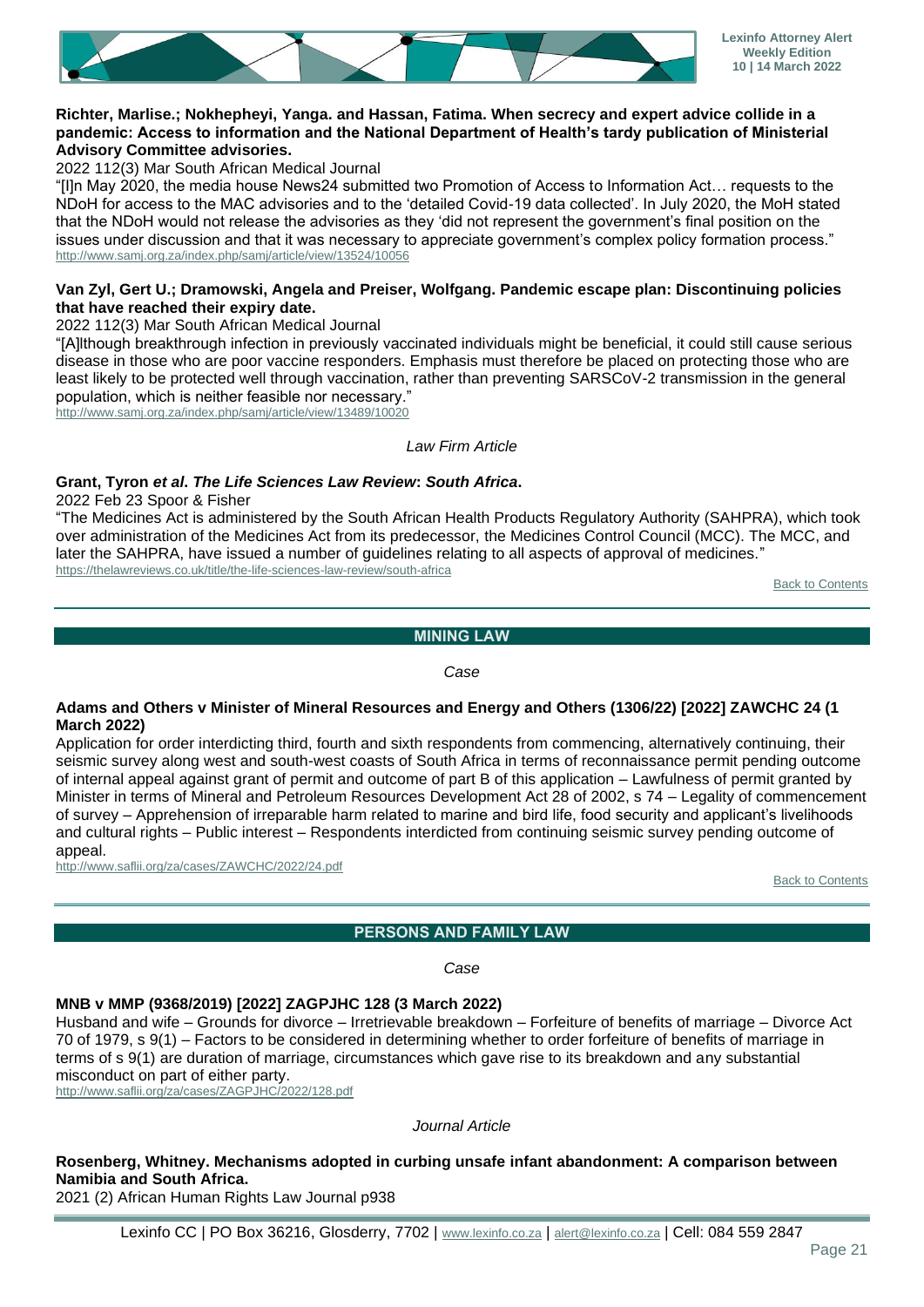![](_page_21_Picture_0.jpeg)

"This article looks at the development of 'baby safe haven' laws in Namibia as a response to unsafe infant abandonment and examines the lack of similar laws in South Africa to curb this practice. The central question addressed in the article is whether an obligation rests with the South African legislature to prevent unsafe infant abandonment by providing a safe alternative."

<span id="page-21-0"></span>[http://www.ahrlj.up.ac.za/images/ahrlj/2021/volume\\_2/AHRLJ%202\\_2021%20Rosenberg.pdf](http://www.ahrlj.up.ac.za/images/ahrlj/2021/volume_2/AHRLJ%202_2021%20Rosenberg.pdf)

[Back to Contents](#page-0-0)

# **POPI**

*Law Firm Articles*

#### **Hadebe, Tshepiso. The importance of social media policies in schools.**

2022 Mar 7 PPM Attorneys

"While it has significant benefits, the use of social media in the school context without appropriate policies in place carries significant risks. One such risk is the privacy of students' personal information. As the majority of pupils in South African schools are below the age of 18, this means they fall within the definition of "child" under the Protection of Personal Information Act (POPIA)."

<https://www.ppmattorneys.co.za/the-importance-of-social-media-policies-in-schools/>

#### **Musoni, Melody. POPIA and prior authorisation.**

2022 Mar 7 PPM Attorneys

"One of the concerns raised by the chairperson of the Information Regulator was that a lot of Responsible Parties were submitting prior authorisation applications despite not conducting any of the listed activities. Such unnecessary applications has the negative impact on the Information Regulator's functions in that they waste time and resources going through the submitted applications."

<span id="page-21-1"></span><https://www.ppmattorneys.co.za/popia-and-prior-authorisation/>

[Back to Contents](#page-0-0)

#### **PRIVACY**

#### *Law Firm Articles*

#### **Budhram, Shannon. Cookies!**

2022 Mar 8 Garlicke & Bousfield Inc

"With the implementation of data privacy legislation all over the world, you can hardly enter any websites without a 'Cookies Consent' or 'Cookies Notice' popping up. This disclosure is extremely important and aims to help you make an informed decision on whether or not you want to proceed to the website." <https://www.gb.co.za/news-insights/cookies/>

#### **Hofmeyr, Anja and Botsane, Omolola. Be careful about what you put out there: Public information is not private.**

2022 Mar 8 Cliffe Dekker Hofmeyr

"A recent judgment handed down by the Supreme Court of Appeal (SCA) serves as an important reminder that the right to privacy cannot always be invoked to limit the right to freedom of expression. In the case of *[Bool Smuts and](http://www.saflii.org/za/cases/ZASCA/2022/3.pdf)  [Another v Herman Botha](http://www.saflii.org/za/cases/ZASCA/2022/3.pdf)* [2022] ZASCA 3, the SCA found that personal information ceases to be private once released to the public by the owner."

[https://www.cliffedekkerhofmeyr.com/en/news/publications/2022/Practice/Dispute/dispute-resolution-alert-8-march-be-careful-about-what-you-put](https://www.cliffedekkerhofmeyr.com/en/news/publications/2022/Practice/Dispute/dispute-resolution-alert-8-march-be-careful-about-what-you-put-out-there-public-information-is-not-private-.html)[out-there-public-information-is-not-private-.html](https://www.cliffedekkerhofmeyr.com/en/news/publications/2022/Practice/Dispute/dispute-resolution-alert-8-march-be-careful-about-what-you-put-out-there-public-information-is-not-private-.html)

#### **Mankoe, John and Majuru, Christopher. Facebook and the right to privacy.**

#### 2022 Jan 20 Andersen

"The Supreme Court of Appeal (SCA) recently dealt with the tension between the right to privacy and the right to freedom of expression in the matter of *[Bool Smuts and Another v Herman Botha](http://www.saflii.org/za/cases/ZASCA/2022/3.pdf)*. The SCA made significant findings in this regard, namely that whilst the publication of personal information is generally protected by the right to privacy, in certain instances the right to freedom of expression outweighs the right to privacy. In considering the issues before it the SCA had to make an enquiry, which was whether the publication of personal information in certain Facebook posts was protected by the right to freedom of expression."

<https://za.andersen.com/news/insights/2022/01/facebook-and-the-right-to-privacy>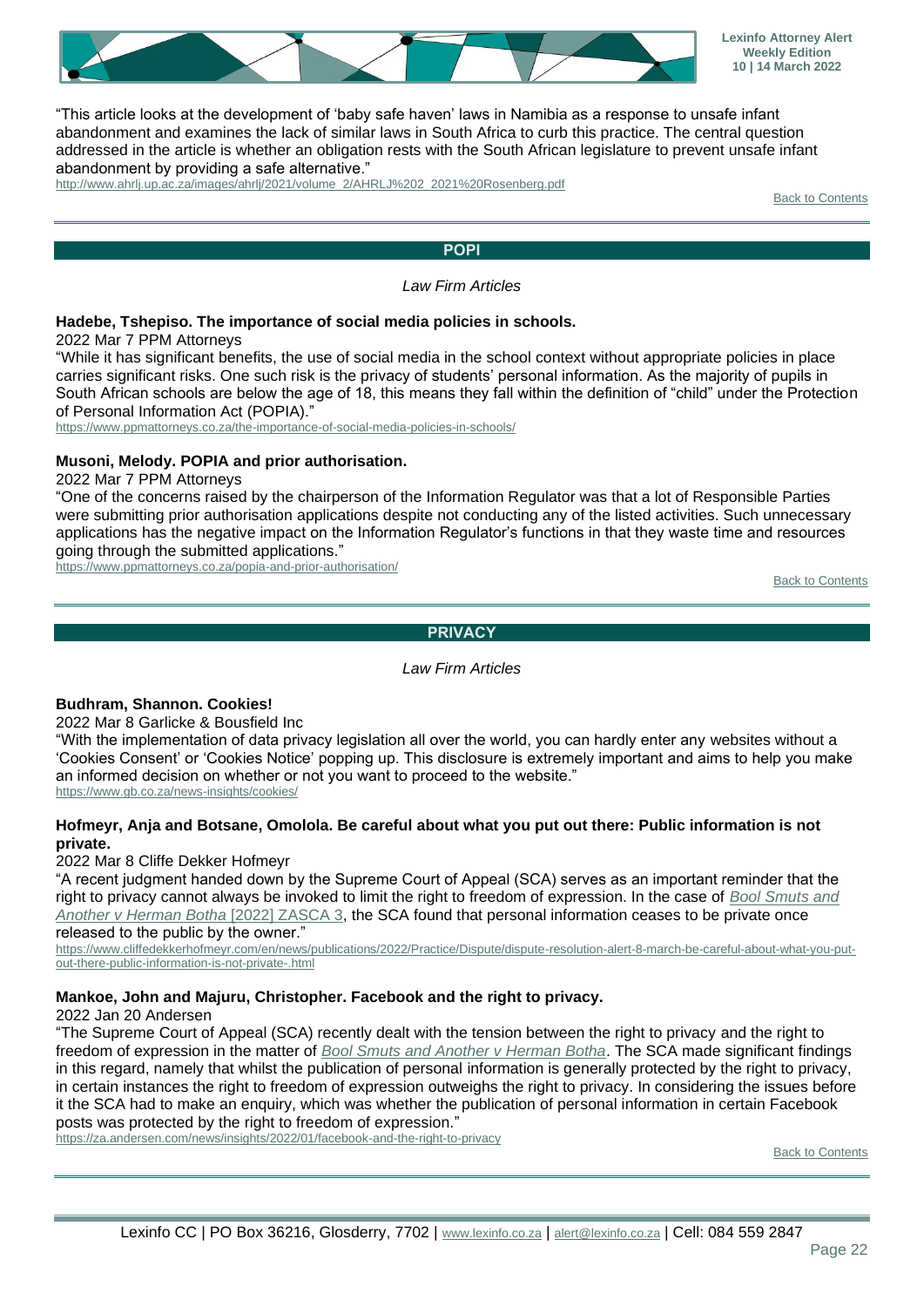#### **Lexinfo Attorney Alert Weekly Edition 10 | 14 March 2022**

# **RAILWAYS AND HARBOURS**

*Law Firm Article*

#### <span id="page-22-0"></span>**Pike, Andrew and Nichols, Trudie. Ports, transport and logistics sector news round-up 2/2022 (31 January–26 February 2022).**

2022 Mar 4 Bowmans

<span id="page-22-1"></span>[https://www.bowmanslaw.com/insights/ports-transport-logistics/ports-transport-and-logistics-sector-news-round-up-2-2022-31-january-26-february-](https://www.bowmanslaw.com/insights/ports-transport-logistics/ports-transport-and-logistics-sector-news-round-up-2-2022-31-january-26-february-2022/)[2022/](https://www.bowmanslaw.com/insights/ports-transport-logistics/ports-transport-and-logistics-sector-news-round-up-2-2022-31-january-26-february-2022/)

[Back to Contents](#page-0-0)

# **REVENUE**

*Government Gazette*

**Division of Revenue Act 9 of 2021** Provincial and local government conditional grant frameworks and explanatory memorandum. GN1847 GG 46014 p3 7Mar2022 [https://www.gov.za/sites/default/files/gcis\\_document/202203/46014gon1847.pdf](https://www.gov.za/sites/default/files/gcis_document/202203/46014gon1847.pdf)

[Back to Contents](#page-0-0)

# **ROADS AND ROAD TRANSPORTATION**

*Case*

<span id="page-22-2"></span>**Sibuyi v Road Accident Fund (855 / 2021) [2022] ZAMPMBHC 10 (17 February 2022)** Claim for damages arising from injuries sustained in motor vehicle accident – *Locus standi* – Absolution from instance granted to defendant. <http://www.saflii.org/za/cases/ZAMPMBHC/2022/10.pdf>

[Back to Contents](#page-0-0)

# **SAFETY AND SECURITY**

*Government Gazette*

<span id="page-22-3"></span>**Private Security Industry Regulation Act 56 of 2001 and Security Officers Act 92 of 1987** Amendment to Regulations under Security Officers Act 92 of 1987: General Notice - Annual Fee Increase. GN874 GG 46027 p3 11Mar2022

<span id="page-22-4"></span>[http://www.gpwonline.co.za/Documents/Government/46027\\_11-3\\_CivilianSecPolSer.pdf](http://www.gpwonline.co.za/Documents/Government/46027_11-3_CivilianSecPolSer.pdf)

**[Back to Contents](#page-0-0)** 

**SECTIONAL TITLES**

*Journal Articles*

# **De Klerk, Ané. Can an owner's insurance excess payable be added to their levy account?**

2022 17(2) Feb Paddocks Press

"Recovering money from people can certainly be challenging. It is therefore not surprising that trustees and managing agents alike prefer to add contributions and charges payable by members directly to what we in practice commonly refer to as their "levy account" or "levy statement"."

<https://www.paddocks.co.za/paddocks-press-newsletter/can-an-owners-insurance-excess-payable-be-added-to-their-levy-account/>

## **Paddock, Graham. A Code of Conduct applicable to managing agents and paid trustees.**

2022 17(2) Feb Paddocks Press

"The Property Practitioners Act of 2019 came into effect on 1 February 2022… You might want to start by looking at the Code of Conduct set out in section 34.3 of the Act to see how these apply to the activities of managing agents and paid trustees… Regulation 34.2, under the heading "Code of Conduct", sets out the "Duties Applicable to All Property Practitioners"."

<https://www.paddocks.co.za/paddocks-press-newsletter/a-code-of-conduct-applicable-to-managing-agents-and-paid-trustees/>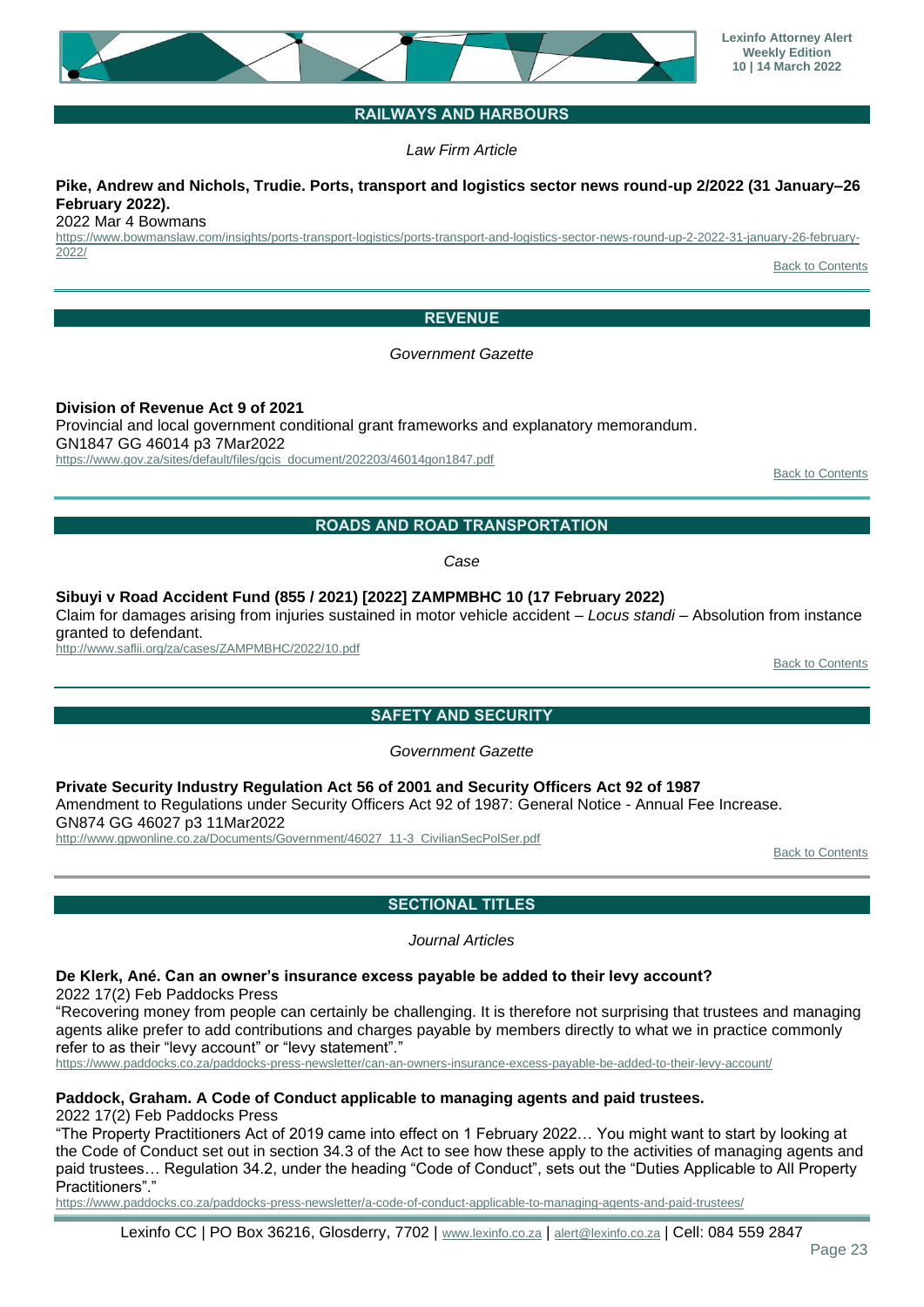![](_page_23_Picture_0.jpeg)

[Back to Contents](#page-0-0)

#### **SOCIAL SECURITY**

*Draft Bill*

#### <span id="page-23-0"></span>**Older Persons Amendment Bill, 2022**

Notice of intention to introduce to Parliament

"To amend the Older Persons Act, 2006, so as to insert new definitions; insert new provisions relating to the monitoring and evaluation of all services to older persons and for the removal of older persons to a temporary safe care without a court order; to tighten up the existing implementation and compliance measures; to effect some textual amendments for greater clarity and to provide for matters connected therewith."

GN1872 GG 46032 p44 11Mar2022

<span id="page-23-1"></span>[http://www.gpwonline.co.za/Documents/Government/46032\\_11-3\\_NationalGovernment.pdf](http://www.gpwonline.co.za/Documents/Government/46032_11-3_NationalGovernment.pdf)

[Back to Contents](#page-0-0)

#### **TAXATION**

*Case*

#### **Barnard Labuschagne Inc v South African Revenue Service and Another (CCT 60/21) [2022] ZACC 8 (11 March 2022)**

Tax Administration Act 28 of 2011, s 172 and s 174 – Certified statement filed by South African Revenue Service to be treated as civil judgment – Whether susceptible of rescission – Scope of Chapter 9 – Whether dispute about alleged payment of self-assessments within scope.

Judgment: [http://www.saflii.org.za/za/cases/ZACC/2022/8.pdf.](http://www.saflii.org.za/za/cases/ZACC/2022/8.pdfJ) Media summary[: http://www.saflii.org.za/za/cases/ZACC/2022/8media.pdf.](http://www.saflii.org.za/za/cases/ZACC/2022/8media.pdf)

#### *Government Gazette*

#### **Income Tax Act 58 of 1962**

Determination of the rate per kilometre in respect of motor vehicles for the purposes of s 8(1)*(b)*(ii) and (iii). The rate per kilometre determined in terms of this Schedule applies in respect of years of assessment commencing on or after 1 March 2022.

RGN1848 GG 46015 p3 8March2022

<https://www.sars.gov.za/lapd-lsec-it-gn-2022-03-gn1848-gg-46015-vehicle-cost-tables-2022-8-march-2022/> or [https://www.gov.za/sites/default/files/gcis\\_document/202203/46015gon1848.pdf](https://www.gov.za/sites/default/files/gcis_document/202203/46015gon1848.pdf)

#### *Law Firm Articles*

#### **Collop, Lance and Carroll, Nicholas. Death, taxes, and remote working.**

2022 Mar 10 Cliffe Dekker Hofmeyr

"Whilst it may appear that a semblance of normality is returning, it's almost as certain as death and taxes, that remote working will be a part of the next normal. South Africa's recent State of the Nation Address even made mention of a new remote working visa. In light of this, companies with 'work from home' policies should be especially mindful of potential tax exposures where 'home' is in a foreign country. We deal with some of these potential exposures in more detail below."

[https://www.cliffedekkerhofmeyr.com/en/news/publications/2022/Practice/Tax/tax-and-exchange-control-alert-10-march-2022-Death-taxes-and](https://www.cliffedekkerhofmeyr.com/en/news/publications/2022/Practice/Tax/tax-and-exchange-control-alert-10-march-2022-Death-taxes-and-remote-working.html)[remote-working.html](https://www.cliffedekkerhofmeyr.com/en/news/publications/2022/Practice/Tax/tax-and-exchange-control-alert-10-march-2022-Death-taxes-and-remote-working.html)

#### **Grimm, Wesley and Ritchie, Shirleen. Covid-19 organisations and their donors are in SARS' cross hairs.** 2022 Mar 7 Webber Wentzel

"SARS appears to be reviewing the tax deductibility of donations made after 30 September 2021 to organisations set up to provide economic forms of disaster relief for Covid-19."

<span id="page-23-2"></span><https://www.webberwentzel.com/News/Pages/covid-19-organisations-and-their-donors-are-in-sars-cross-hairs.aspx>

**[Back to Contents](#page-0-0)** 

#### **WATER**

*Government Gazette*

**National Water Act 36 of 1998**